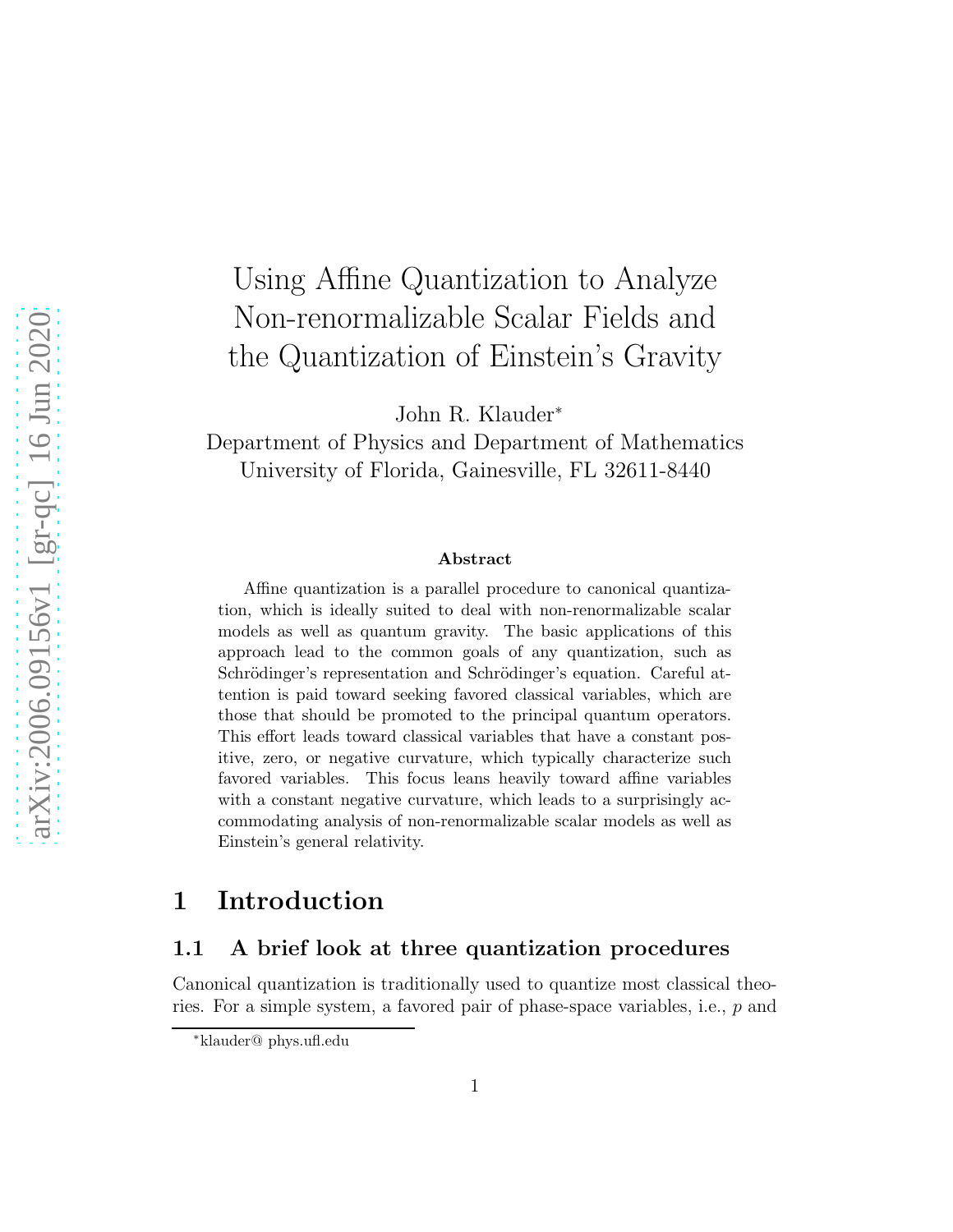q, for which  $-\infty < p, q < \infty$ , and which are also Cartesian coordinates, arising from a flat surface  $[1]$ , i.e., a constant zero curvature surface, to become P and Q, the basic pair of quantum variables, with  $[Q, P] = i\hbar \mathbb{1}.$ 

Another familiar approach deals with the  $SU(2)$  or  $SO(3)$  groups, and its favored classical variable pair arises from a spherical surface, i.e., a constant positive curvature surface of fixed radius determined by the Hilbert space dimension [2], along with its basic operators  $S_1, S_2$ , and  $S_3$ , such that  $[S_1, S_2] = i\hbar S_3$  with valid permutations.

A third example, which is less well known, involves affine quantization, that, in one example, involves a favored pair of phase-space variables, p and q, for  $-\infty < p < \infty$  while  $0 < q < \infty$ , and the geometric surface is that of a constant negative curvature [3], along with the basic pair of operators  $0 < Q < \infty$  and  $D = (QP + PQ)/2$ , which fulfills  $[Q, D] = i\hbar Q$  [2, 4].<sup>1</sup>

#### 1.1.1 Favored classical variables

Favored phase-space coordinates to promote to quantum operators apply to all three quantization procedures. To illustrate the meaning of favored coordinates we examine an example from canonical quantization. A classical harmonic oscillator Hamiltonian, say  $H(p,q) = (p^2 + q^2)/2$ , in one set of coordinates, can also be described by alternative phase-space coordinates, say  $\tilde{p}$  and  $\tilde{q}$ , as one example, where  $p = \tilde{p}/\tilde{q}^2$  and  $q = \tilde{q}^3/3$ . It follows that  $H(p,q) = \tilde{H}(\tilde{p},\tilde{q}) = (\tilde{p}^2/\tilde{q}^4 + \tilde{q}^6/9)/2.$  Although the quantum operators obey  $[Q, P] = i\hbar 1\!\!1 = [\tilde{Q}, \tilde{P}],$  it follows that  $\hat{H}(P, Q) = (P^2 + Q^2)/2 \neq$  $\hat{H}(\tilde{P},\tilde{Q}) = (\tilde{P}^2/\tilde{Q}^4 + \tilde{Q}^6/9)/2$ . The spectrum of these two Hamiltonians are different despite the fact that they agree when  $\hbar \rightarrow 0$ ; here, apart from linear transformations, one choice of phase-space variables is correct, while any other choice of phase-space variables is incorrect, and that difference may already show up at the lowest order of  $\hbar \neq 0$ .

It is essential to identify the favored classical variables, and only promote them to quantum operators; otherwise you risk a false quantization! We now focus on affine quantization.

<sup>&</sup>lt;sup>1</sup>The affine variable Q can instead satisfy  $-\infty < Q < 0$  or even  $-\infty < Q \neq 0 < \infty$ , a reducible operator that the program of enhanced quantization permits [5]. The word 'affine' has been chosen for the similarity to an affine group, especially the symbolic equality of their Lie algebras [6].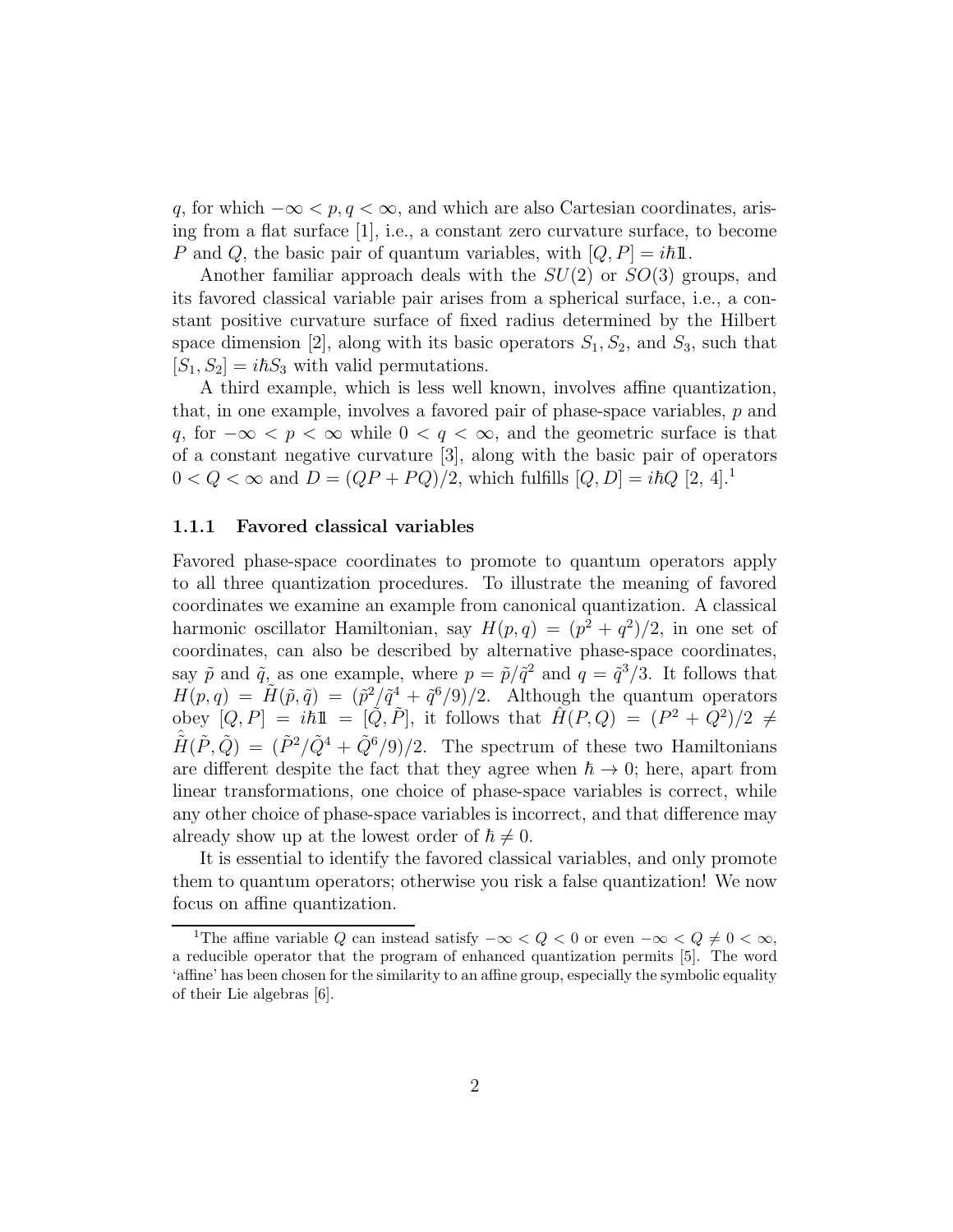#### 1.2 The essence of affine quantization

Canonical quantization is the standard approach, but it can fail to yield an acceptable quantization, such as for a classical 'harmonic oscillator' with  $0 < q < \infty$ . This very problem is easy to quantize with affine quantization; see [2]. Coherent states for affine quantization, with positive q and  $Q$  having passed their dimensions to  $p$  (or carried by  $D$ ), rendering them dimensionless for simplicity, are given by

$$
|p;q\rangle \equiv e^{ipQ/\hbar} \, e^{-i\ln(q)D/\hbar} \, |b\rangle \,, \tag{1}
$$

with  $[(Q-1)+iD/b\hbar] |b\rangle = 0$ . If  $\mathcal{H}'(D,Q)$  denotes the quantum Hamiltonian, then, a semiclassical expression called the 'weak correspondence principle' [7] is given by

$$
H(p,q) \equiv H'(pq,q) = \langle p;q|\mathcal{H}'(D,Q)|p;q\rangle
$$
  
=  $\langle b|\mathcal{H}'(D + pqQ, qQ)|b\rangle$   
=  $\mathcal{H}'(pq,q) + \mathcal{O}(\hbar; p, q)$ , (2)

implying that when  $\hbar \rightarrow 0$ , leading to the standard classical limit, then  $H'(pq, q) = \mathcal{H}'(pq, q)$ ; namely, the quantum variables have the same functional positions as the appropriate classical variables. In addition, we find that these variables lead to a constant negative curvature surface (equal to  $-2/b\hbar$ ) as shown by the equation<sup>2</sup>

$$
d\sigma(p,q)^2 \equiv 2\hbar[\|d|p;q\rangle\|^2 - |\langle p;q|d|p;q\rangle|^2] = (b\hbar)^{-1}q^2 dp^2 + (b\hbar)q^{-2}dq^2.
$$
 (3)

This latter property, i.e., seeing that these particular classical variables arise from a constant negative curvature renders them as favored coordinates, just like the favored variables of canonical quantization are those that are Cartesian coordinates, i.e., a constant zero curvature [1].

After this background, we turn attention to the Schrödinger representation and equations for affine quantization. The quantum action functional  $(q)$ , with normalized Hilbert space vectors, is given by

$$
A_q = \int_0^T \langle \Psi(t) | [i\hbar(\partial/\partial t) - \mathcal{H}'(D, Q)] | \Psi(t) \rangle dt , \qquad (4)
$$

and variational efforts lead to a form of Schrödinger's equation

$$
i\hbar \left(\partial |\Psi(t)\rangle/\partial t\right) = \mathcal{H}'(D,Q) \left|\Psi(t)\right\rangle. \tag{5}
$$

<sup>2</sup>Similar stories for canonical and spin quantizations appear in [2].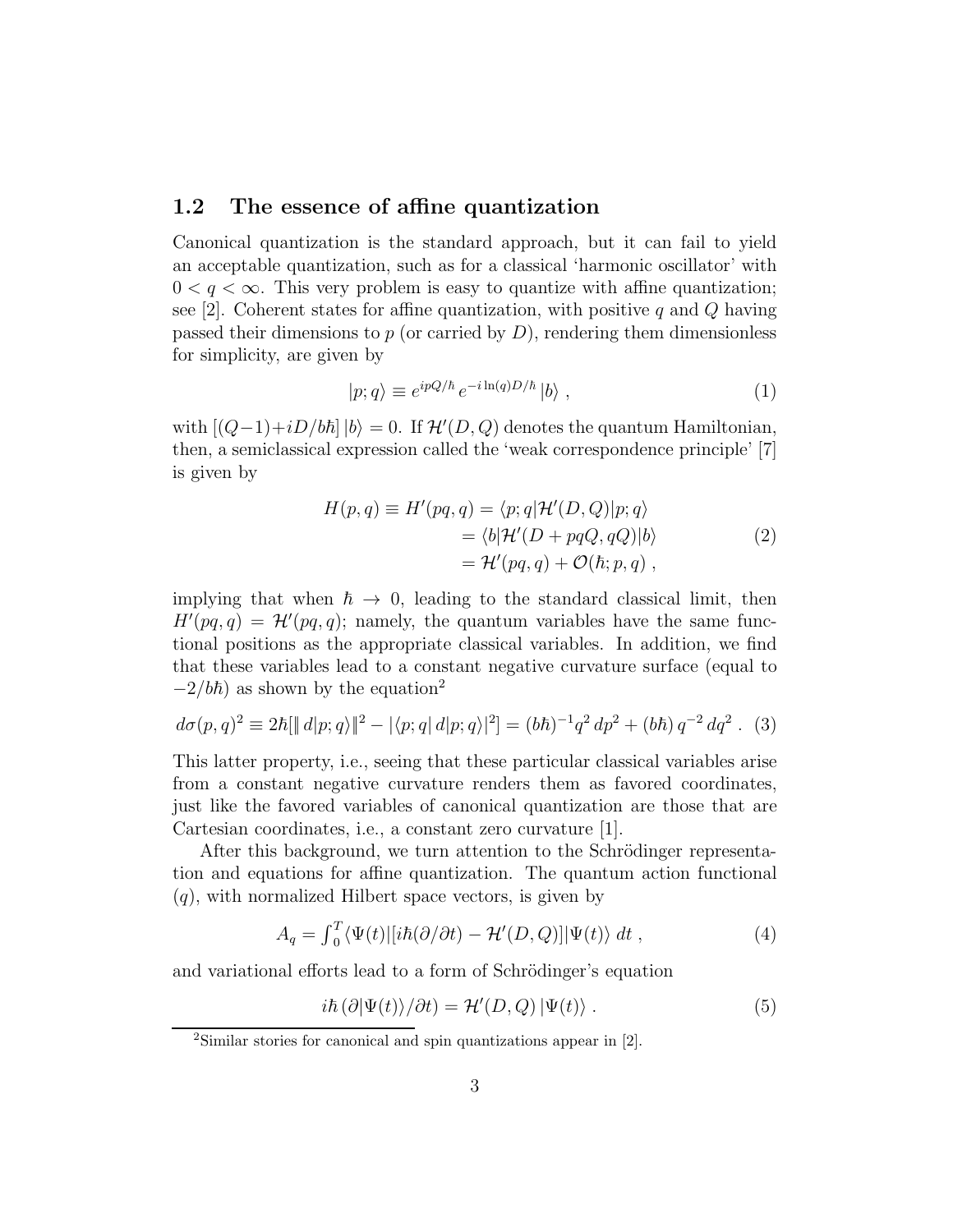Schrödinger's representation is  $Q \to x$  and  $D \to -i\frac{1}{2}$  $\frac{1}{2}\hbar[x(\partial/\partial x) + (\partial/\partial x)x] =$  $-i\hbar[x(\partial/\partial x)+1/2]$ , where  $0 < x < \infty$  (provided  $0 < Q < \infty$ ), and  $|\Psi(t)\rangle \rightarrow$  $\psi(x, t)$ . This analysis leads to the familiar form of the Schrödinger equation

$$
i\hbar \,\partial \psi(x,t)/\partial t = \mathcal{H}'(-i\hbar[x(\partial/\partial x) + 1/2],x)\,\psi(x,t) \,. \tag{6}
$$

There is a new feature in affine quantization, one that is not in canonical quantization, namely that

$$
Dx^{-1/2} = -i\hbar[x(\partial/\partial x) + 1/2] x^{-1/2} = 0.
$$
 (7)

The analog of this relation in canonical quantization is  $P1\mathbb{1} = -i\hbar(\partial/\partial x) \mathbb{1} =$ 0, which is self-evident, and leads to no useful relation.

The equations above, dealing with some basic properties, have their analogues in more complex systems, which are analyzed next in Sec. 2 regarding quantizing non-renormalizable scalar fields, followed by Sec. 3 regarding quantizing gravity.

## 2 Canonical and Affine Quantization of Non-renormalizable Scalar Fields

#### 2.1 Possible results from canonical quantization

The conventional version of covariant scalar fields deals with the quantization of models given by the classical Hamiltonian

$$
H_c(\pi,\varphi) = \int \left\{ \frac{1}{2} [\pi(x)^2 + (\overrightarrow{\nabla}\varphi)(x)^2 + m_0^2 \varphi(x)^2] + g_0 \varphi(x)^p \right\} d^s x , \qquad (8)
$$

where  $p$  is the (even positive integer) power of the interaction term,  $s$  is the (positive integer) number of spatial dimensions (with  $n \equiv s + 1$  as the number of spacetime dimensions),  $m_0^2 > 0$  is the mass term, and  $g_0 \ge 0$  is the coupling constant.

Canonical quantization leads to expected results for 'free models' (i.e.,  $g_0 = 0$ ) and all  $n \geq 2$ , while 'non-free models' (i.e.,  $g_0 > 0$ ) require that  $p < 2n/(n-2)$ . The case of  $p = 4 = n$  was determined to 'become free' by Monte Carlo studies [8], which probably would also apply to the case  $p = 6$  and  $n = 3$ . The remaining models, where  $p > 2n/(n-2)$ , are nonreormalizable and, following a perturbation expansion of  $g_0$  there is an infinite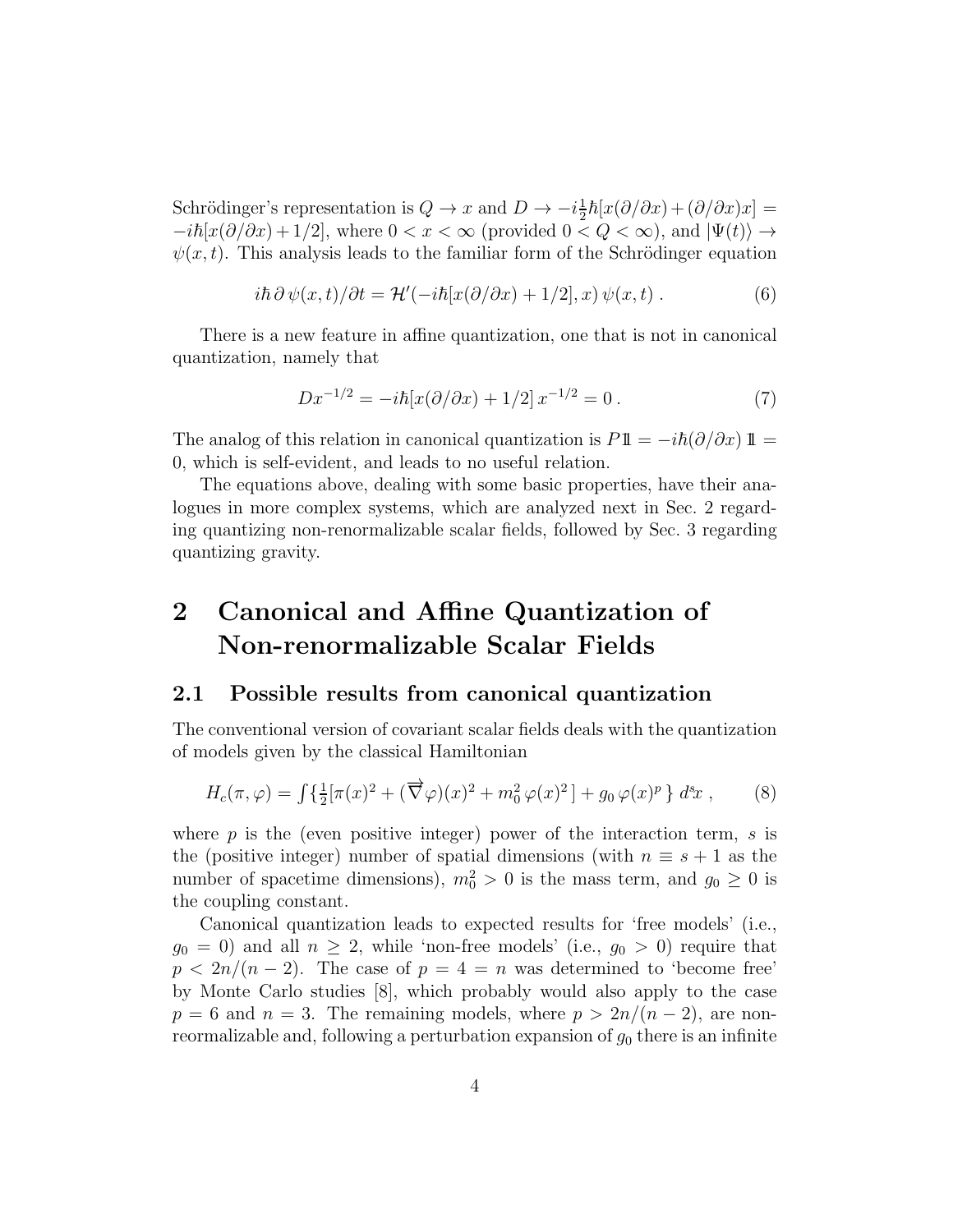number of different, divergent terms; or, if treated as a whole, such models collapse to 'free theories' with a vanishing interaction term [9, 10].

Briefly summarized, canonical quantization leads to unacceptable results whenever  $p > 2n/(n-2)$ . On the other hand, a classical analysis of cases where  $p > 2n/(n-2)$  leads to natural and expected results.

We now show how models for which  $p > 2n/(n-2)$  can be successfully quantized using affine quantization rather than canonical quantization.

#### 2.2 Possible results from affine quantization

The classical Hamiltonian in (8) is the same starting point, except that we require that  $\varphi(x) \neq 0$  and replace the momentum field  $\pi(x)$  with the affine field  $\kappa(x) \equiv \pi(x) \varphi(x)$ , which leads to the affine version of the classical Hamiltonian given by

$$
H'_{c}(\kappa,\varphi) = \int \left\{ \frac{1}{2} [\kappa^2(x)\varphi(x)^{-2} + (\overrightarrow{\nabla}\varphi)(x)^2 + m_0^2 \varphi(x)^2] + g_0 \varphi(x)^p \right\} dx , \tag{9}
$$

and the parameters  $p, s, m_0^2 > 0$ , and  $g_0 \ge 0$  have the same meaning as before. The Poisson bracket  $\{\varphi(x), \kappa(x')\} = \delta^s(x - x') \varphi(x)$ , with  $\varphi(x) \neq 0$  (see footnote 1), points toward the commutator  $[\hat{\varphi}(x), \hat{\kappa}(x')] = i\hbar \delta^{s}(x - x') \hat{\varphi}(x)$ , with  $\hat{\varphi}(x) \neq 0$ .

The Schrödinger representation is  $\hat{\varphi}(x) = \varphi(x) \neq 0$  and

$$
\hat{\kappa}(x) = -i\frac{1}{2}\hbar[\varphi(x)(\delta/\delta\varphi(x)) + (\delta/\delta\varphi(x))\varphi(x)],
$$
\n(10)

which leads to an affine Schrödinger quantization of the classical affine Hamiltonian given by

$$
\mathcal{H}'(\hat{\kappa}, \hat{\varphi}) = \int \left\{ \frac{1}{2} [\hat{\kappa}(x)\varphi(x)^{-2}\hat{\kappa}(x) + (\overrightarrow{\nabla}\varphi)(x)^{2} + m_{0}^{2}\varphi(x)^{2}] + g_{0}\varphi(x)^{p} \right\} d^{s}x , \qquad (11)
$$

and which appears to be only a 'formal representation and equation', since it is true that  $\delta\varphi(x')/\delta\varphi(x) = \delta^s(x'-x)$ , leads to  $\infty$  if  $x'=x$ .

These functional derivatives are derived from regularized procedures which replace  $\varphi(x)$  with a discrete basis that treats all of x as an s-dimensional lattice so  $\varphi(x) \to \varphi_k$ , and the normal space  $x \to \mathbf{k}a, \mathbf{k} \in \{\cdots, -1, 0, 1, 2, 3, \cdots\}^s$ , and  $a > 0$  is the physical distance between rungs of the lattice. In this regularization,

$$
\hat{\kappa}_{\mathbf{k}} = -i\frac{1}{2}\hbar \left[ \varphi_{\mathbf{k}} (\partial/\partial \varphi_{\mathbf{k}}) + (\partial/\partial \varphi_{\mathbf{k}}) \varphi_{\mathbf{k}} \right] a^{-s} . \tag{12}
$$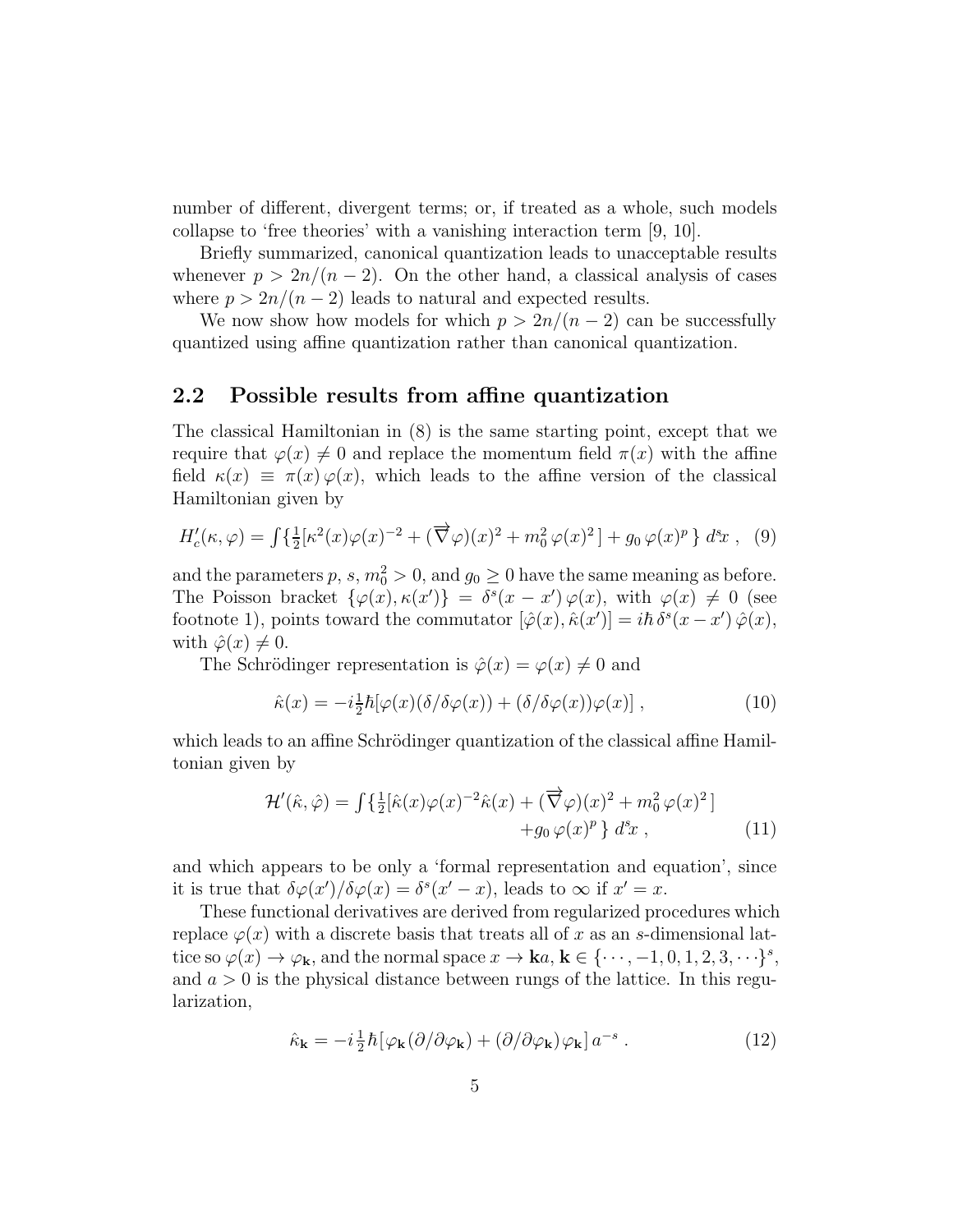Additionally,  $a^s$  is a tiny physical volume, and  $ba^s$  (with  $b \simeq 1$ ) is a tiny dimensionless volume. This expression leads to  $\hat{\kappa}_{\mathbf{k}} \varphi_{\mathbf{k}}^{-1/2} = 0$ , which, in the limit  $a \to 0$ , leads to  $\kappa(x) \varphi(x)^{-1/2} = 0$  (see (7)).

This analysis points toward a regularized  $(r)$  quantum Hamiltonian given by

$$
\mathcal{H}_r = \frac{1}{2} \sum_{\mathbf{k}} \hat{\kappa}_{\mathbf{k}} (\varphi_{\mathbf{k}}^2)^{-(1-2ba^s)} \hat{\kappa}_{\mathbf{k}} a^s + \frac{1}{2} \sum_{\mathbf{k}, \mathbf{k}^*} (\varphi_{\mathbf{k}^*} - \varphi_{\mathbf{k}})^2 a^{s-2} + \frac{1}{2} m_0^2 \sum_{\mathbf{k}} \varphi_{\mathbf{k}}^2 a^s + g_0 \sum_{\mathbf{k}} \varphi_{\mathbf{k}}^p a^s - E_0 ,
$$
\n(13)

where  $k^*$  is one positive step forward from the site  $k$  for each of the s nearest lattice sites, in which the site labels may be spatially periodic. Equation (13) is the first example of a regularized Hamiltonian.

A second example of a regularized Hamiltonian is given, with  $J_{k,l} \equiv$  $1/(2s+1)$  for  $\mathbf{l} = \mathbf{k}$  and the 2s nearest spacial neighbors to  $\mathbf{k}$ , by

$$
\mathcal{H}'_r = \frac{1}{2} \sum_{\mathbf{k}} \hat{\kappa}_{\mathbf{k}} \left( \sum_{\mathbf{l}} J_{\mathbf{k},\mathbf{l}} \varphi_{\mathbf{l}}^2 \right)^{-(1-2ba^s)} \hat{\kappa}_{\mathbf{k}} a^s + \frac{1}{2} \sum_{\mathbf{k},\mathbf{k}^*} (\varphi_{\mathbf{k}^*} - \varphi_{\mathbf{k}})^2 a^{s-2} + \frac{1}{2} m_0^2 \sum_{\mathbf{k}} \varphi_{\mathbf{k}}^2 a^s + g_0 \sum_{\mathbf{k}} \varphi_{\mathbf{k}}^p a^s - E'_0 \tag{14}
$$

A different kind of regularization offers a third regularized Hamiltonian operator given by

$$
\mathcal{H}_r'' = -\frac{1}{2}\hbar^2 a^{-2s} \sum_{\mathbf{k}} \frac{\partial^2}{\partial \varphi_{\mathbf{k}}^2} a^s + \frac{1}{2} \sum_{\mathbf{k}, \mathbf{k}^*} (\varphi_{\mathbf{k}^*} - \varphi_{\mathbf{k}})^2 a^{s-2} + \frac{1}{2} m_0^2 \sum_{\mathbf{k}} \varphi_{\mathbf{k}}^2 a^s + g_0 \sum_{\mathbf{k}} \varphi_{\mathbf{k}}^p a^s + \frac{1}{2} \hbar^2 \sum_{\mathbf{k}} \mathcal{F}_{\mathbf{k}}(\varphi) a^s - E_0 \quad (15)
$$

In this expression, the counterterm is proportional to  $\hbar^2$ , and specifically is chosen so that

$$
\mathcal{F}_{\mathbf{k}}(\varphi) \equiv \frac{a^{-2s}}{\Pi_{\mathbf{l}}[\Sigma_{\mathbf{m}} J_{\mathbf{l}, \mathbf{m}} \varphi_{\mathbf{m}}^2]^{-(1-2ba^s)/4}} \frac{\partial^2 \Pi_{\mathbf{l}}[\Sigma_{\mathbf{m}} J_{\mathbf{l}, \mathbf{m}} \varphi_{\mathbf{m}}^2]^{-(1-2ba^s)/4}}{\partial \varphi_{\mathbf{k}}^2}
$$
  
\n
$$
= \frac{1}{4} (1 - 2ba^s)^2 a^{-2s} \left( \sum_{\mathbf{l}} \frac{J_{\mathbf{l}, \mathbf{k}} \varphi_{\mathbf{k}}}{[\Sigma_{\mathbf{m}} J_{\mathbf{l}, \mathbf{m}} \varphi_{\mathbf{m}}^2]} \right)^2
$$
  
\n
$$
- \frac{1}{2} (1 - 2ba^s) a^{-2s} \sum_{\mathbf{l}} \frac{J_{\mathbf{l}, \mathbf{k}}}{[\Sigma_{\mathbf{m}} J_{\mathbf{l}, \mathbf{m}} \varphi_{\mathbf{m}}^2]}
$$
  
\n
$$
+ (1 - 2ba^s) a^{-2s} \sum_{\mathbf{l}} \frac{J_{\mathbf{l}, \mathbf{k}}^2 \varphi_{\mathbf{k}}^2}{[\Sigma_{\mathbf{m}} J_{\mathbf{l}, \mathbf{m}} \varphi_{\mathbf{m}}^2]^2}. \tag{16}
$$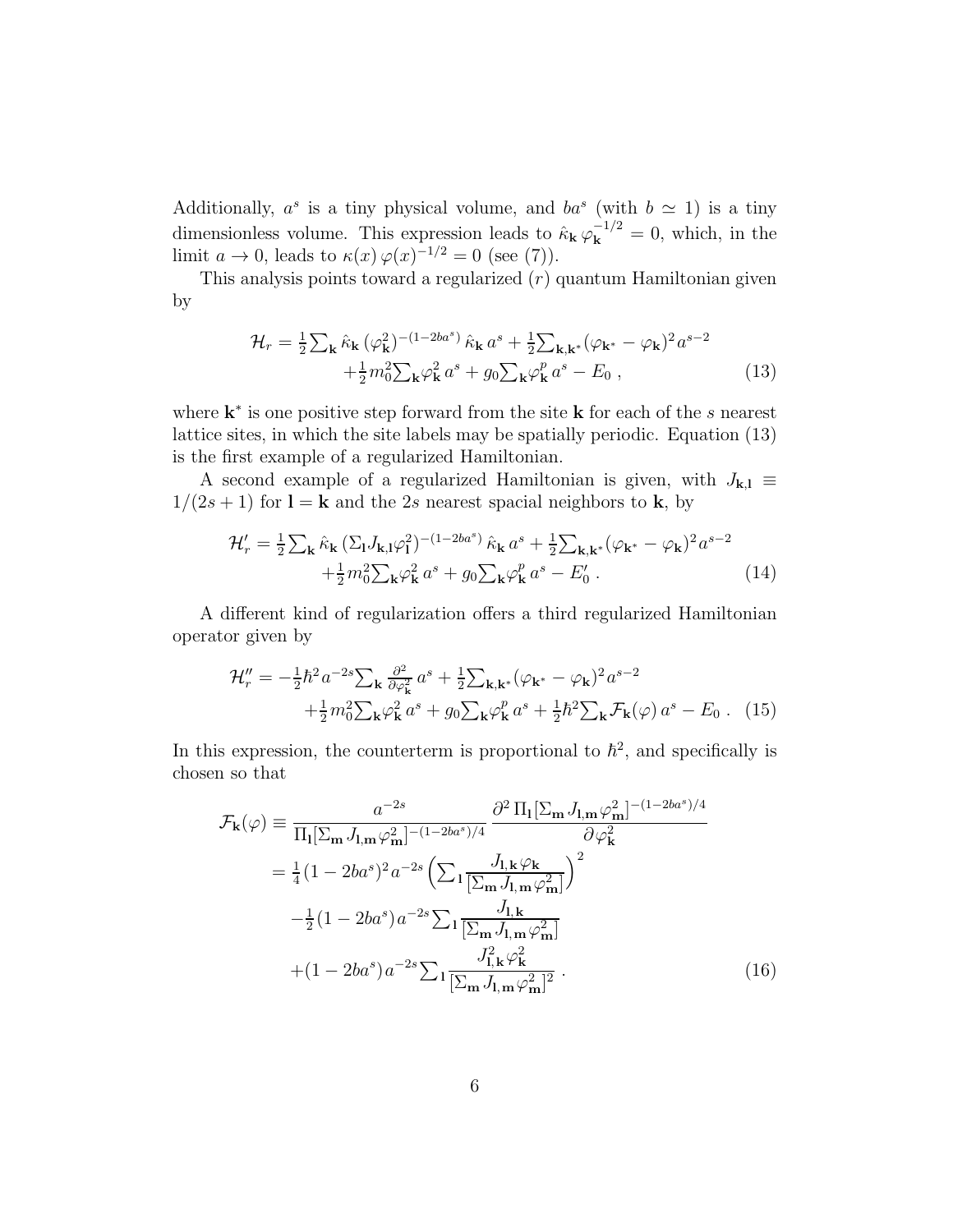#### 2.3 Affine coherent states for covariant scalar fields

In choosing suitable coherent states we need to deal with the fact that  $-\infty$  $\varphi(x) \neq 0 < \infty$  as well as  $-\infty < \hat{\varphi}(x) \neq 0 < \infty$ , where

$$
\Pi_x[(\hat{\varphi}(x) - 1) + i\hat{\kappa}(x)/\beta\hbar] | \beta \rangle = 0.
$$
 (17)

The coherent states then become

$$
|\pi; \varphi\rangle = e^{(i/\hbar) \int \pi(x) \hat{\varphi}(x) d^s x} e^{-(i/\hbar) \int \ln(|\varphi(x)|) \hat{\kappa}(x) d^s x} |\beta\rangle , \qquad (18)
$$

and the semiclassical Hamiltonian is given by

$$
H(\pi, \varphi) = \langle \pi; \varphi | \mathcal{H}(\hat{\kappa}, \hat{\varphi}) | \pi; \varphi \rangle
$$
  
\n
$$
= \langle \beta | \mathcal{H}(\hat{\kappa}(x) + \pi(x) | \varphi(x) | \hat{\varphi}(x), |\varphi(x) | \hat{\varphi}(x)) | \beta \rangle
$$
  
\n
$$
= \langle \beta | \mathcal{H}(\hat{\kappa}(x) + \pi(x) \varphi(x) | \hat{\varphi}(x), |\varphi(x) | \hat{\varphi}(x)) | \beta \rangle
$$
  
\n
$$
= \mathcal{H}(\pi, \varphi) + \mathcal{O}(\hbar; \pi, \varphi) . \tag{19}
$$

For a suitable L it follows that

$$
d\sigma(\pi,\varphi)^2 = L\hbar[\,||d|\pi;\varphi\rangle\,|^2 - |\langle\pi;\varphi|\,d|\pi,\varphi\rangle|^2]
$$
  
= 
$$
\int \{(\beta\hbar)^{-1}\varphi(x)^2\,d\pi(x)^2 + (\beta\hbar)\varphi(x)^{-2}\,d\varphi(x)^2\}\,d^3x.
$$
 (20)

The result is a constant negative curvature, namely  $-2/\beta\hbar$ , for each and every point  $x$ .

### 2.4 Arguments supporting non-renormalizable behavior

An important feature of many non-renormalizable models is the fact that reducing the intersection term to zero does not return the model to a free theory. This unusual feature can be illustrated on a toy model the basic Hamiltonian of which is given for  $-\infty < p, q < \infty$  and  $g_0 \geq$  by

$$
H(p,q) = \frac{1}{2}(p^2 + q^2) + g_0 q^{-4}, \qquad (21)
$$

which, if  $g_0 = 0$  appears to be a free harmonic oscillator. However, that is deceptive because if that  $g_0$  is turned on, i.e.,  $g_0 > 0$ , and then turned off, namely  $g_0 \to 0$ , it follows from continuity that  $q = 0$  is forbidden, namely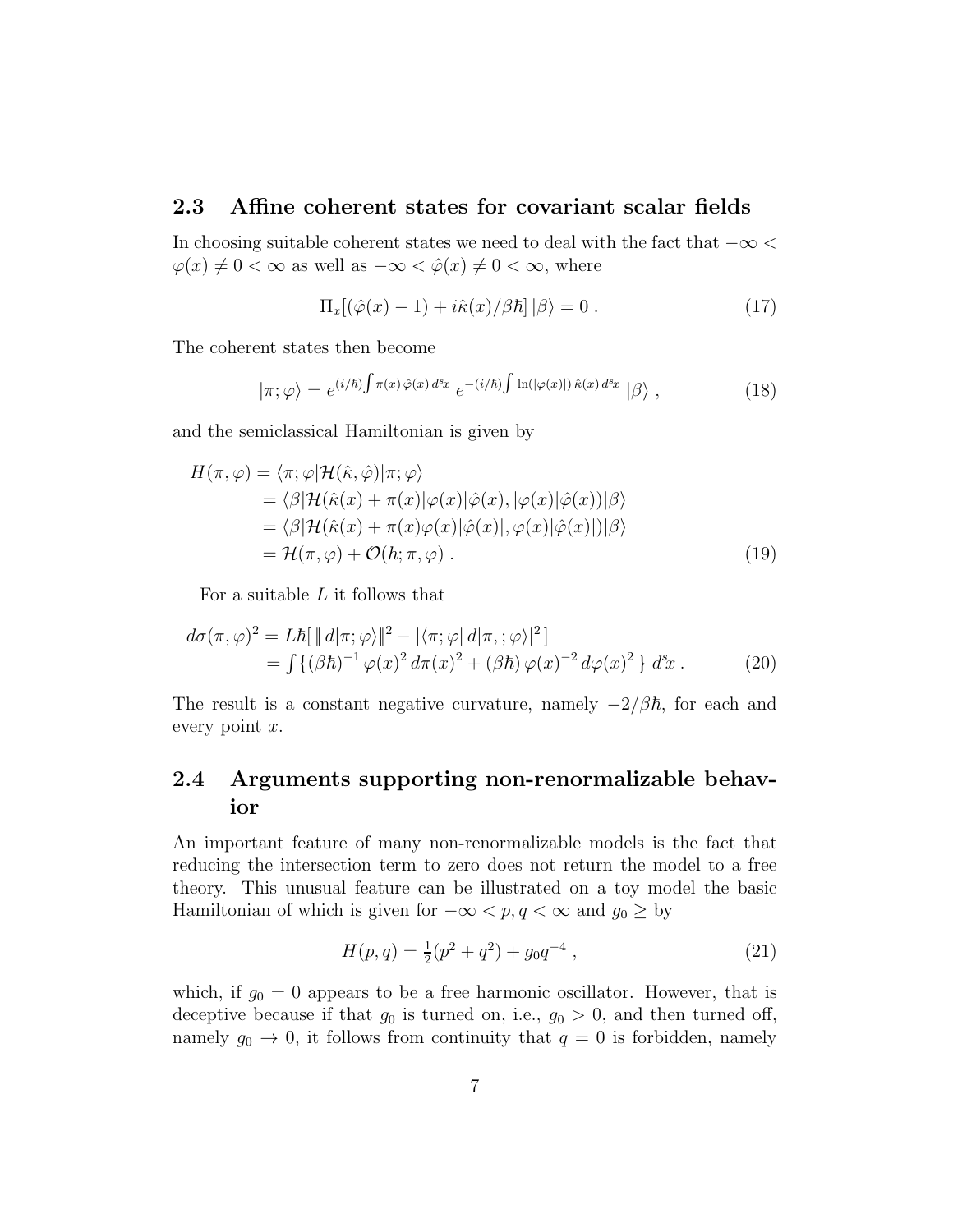$-\infty < p < \infty$  but now  $-\infty < q \neq 0 < \infty$ ; the result can be called a 'pseudofree theory'. That may seem to be a tiny change, but the spectrum of the free and the pseudofree quantum theories becomes markedly different. Instead of the free  $(f)$  theory propagator, which is given by

$$
K_f(q'', T; q', 0) = \sum_{n=0,1,2,3,\cdots} h_n(q'') h_n(q') e^{-i(n+1/2)T/\hbar}, \qquad (22)
$$

where  $h_n(q)$  are the Hermite functions, the pseudofree  $(pf)$  theory propagator is instead given by

$$
K_{pf}(q'', T; q', 0) = 2 \theta(q''q') \sum_{n=1,3,5,7,\cdots} h_n(q'') h_n(q') e^{-i(n+1/2)T/\hbar}, \qquad (23)
$$

with  $\theta(u) = 1$  if  $u > 0$ , while  $\theta(u) = 0$  if  $u < 0$ . Clearly, a perturbation about the free theory leads to unlimited divergences, while a perturbation about the given pseudofree theory leads to an acceptable approach to study this example. The lesson that this toy model offers is that domains matter; the domain here being the set of continuous functions,  $\{p(t), q(t)\}_0^T$ ,  $T > 0$ , for which  $\int_0^T H(p(t), q(t)) dt < \infty$ .

A different example also demonstrates that the quantum theory of a nonrenormalizable model is connected to a pseudofree quantum version and not to its free quantum version. The model in question is that of an ultralocal (u) scalar field, and its affine classical Hamiltonian is given by

$$
H_u'(\kappa, \varphi) = \int \{ \frac{1}{2} [\kappa(x)^2 \varphi(x)^{-2} + m_0^2 \varphi(x)^2] + g_0 \varphi(x)^p \} d^s x , \qquad (24)
$$

which differs from  $(8)$  because the gradient term is gone. Clearly, for every example with  $p > 2$ , the domain for the interacting version is smaller than the domain for the non-interacting version.

The Schrödinger representation involves  $\hat{\varphi}(x) \to \varphi(x) \neq 0$  and

$$
\hat{\kappa}(x) \to -i\frac{1}{2}\hbar[\varphi(x)(\delta/\delta\varphi(x)) + (\delta/\delta\varphi(x))\varphi(x)] . \tag{25}
$$

Then the regularized quantum Hamiltonian for this model is given by

$$
\mathcal{H}'(\hat{\kappa}, \hat{\varphi}) = \sum_{\mathbf{k}} \left\{ \frac{1}{2} [\hat{\kappa}_{\mathbf{k}} (\varphi_{\mathbf{k}})^{-2} \hat{\kappa}_{\mathbf{k}} + m_0^2 \varphi_{\mathbf{k}}] + g_0 \varphi_{\mathbf{k}}^p \right\} a^s . \tag{26}
$$

With (12) as  $\hat{\kappa}_k$ , then  $\hat{\kappa}_k \varphi_k^{-1/2} = 0$ . Schrödinger's equation,  $i\hbar \partial \psi(\varphi, t)/\partial t =$  $\mathcal{H}'(\hat{\kappa}, \hat{\varphi}) \psi(\varphi, t)$ , and the regularized ground state is given by

$$
\psi_0(\varphi) = e^{-W(\varphi)/2} \Pi_{\mathbf{k}}[(ba^s)^{-1/2}|\varphi_{\mathbf{k}}|^{-(1-2ba^s)/2}], \qquad (27)
$$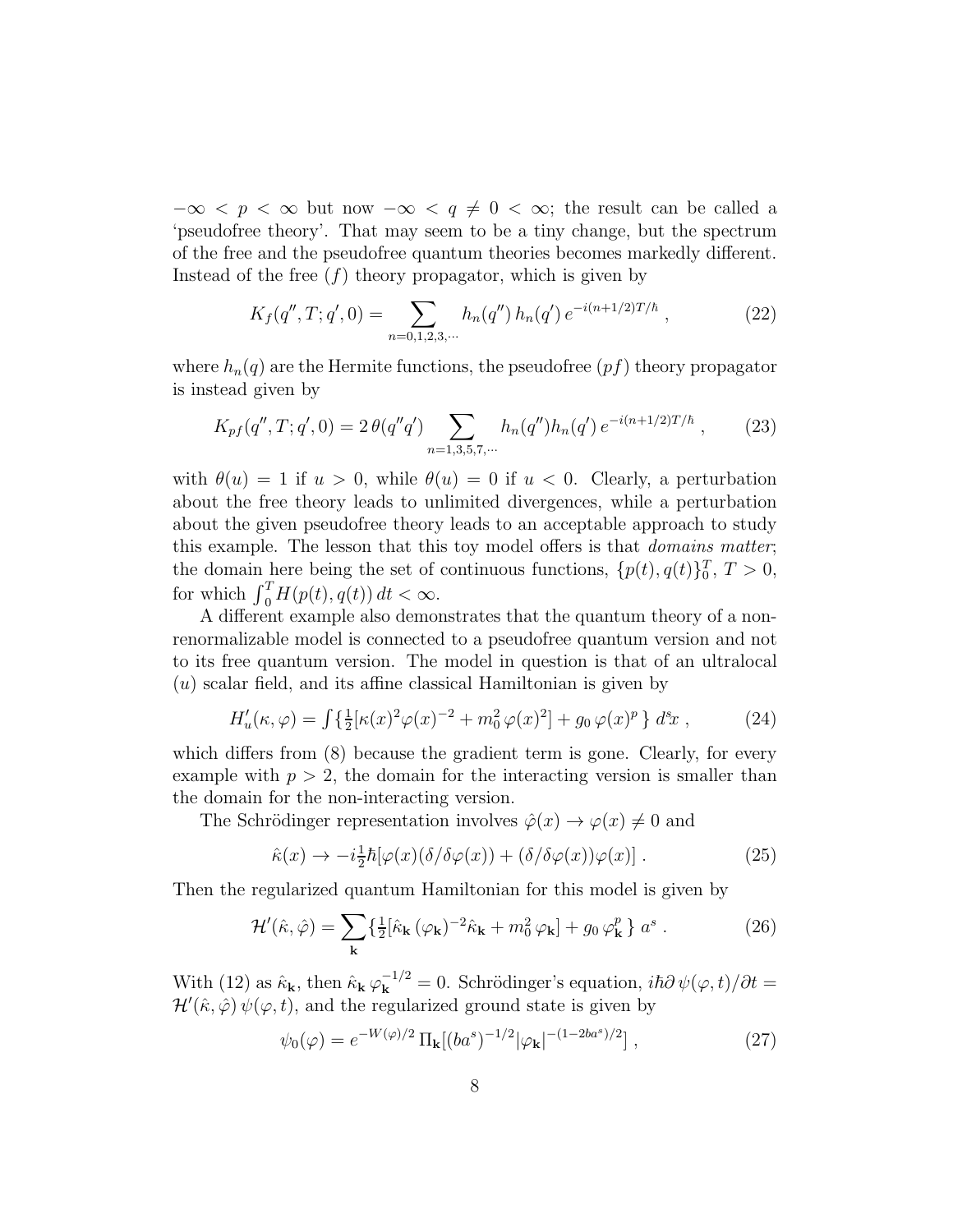where  $W(\varphi)$  is real.

The characteristic function, i.e., the Fourier transform of the normalized version of  $|\psi_0(\varphi)|^2$  for this model, takes the form

$$
C(f) = \lim_{a \to 0} \Pi_{\mathbf{k}} \int \left\{ e^{i f_{\mathbf{k}} \varphi_{\mathbf{k}} / \hbar} e^{-W(\varphi_{\mathbf{k}})} (ba^s) |\varphi_{\mathbf{k}}|^{-(1-2ba^s)} \right\} d\varphi_{\mathbf{k}}
$$
  
\n
$$
= \lim_{a \to 0} \Pi_{\mathbf{k}} \left\{ 1 - (ba^s) \int [1 - e^{i f_{\mathbf{k}} \varphi_{\mathbf{k}} / \hbar}] e^{-W(\varphi_{\mathbf{k}})} |\varphi_{\mathbf{k}}|^{-(1-2ba^s)} d\varphi_{\mathbf{k}} \right\}
$$
  
\n
$$
= \exp \{-b \int d^s x \int [1 - e^{i f(x) \lambda / \hbar}] e^{-w(\lambda, \hbar)} d\lambda / |\lambda| \}, \qquad (28)
$$

where  $\varphi_{\mathbf{k}} \to \lambda$ , and w may involve parameter renormalization as well. The result in (28), which, besides a Gaussian distribution, is the only other outcome of the Central Limit Theorem, and is called a (generalized) Poisson distribution. For this solution, as  $g_0 \to 0$ , the factor  $w(\lambda, \hbar) \to c\lambda^2$ , where  $c > 0$ , which leads to the pseudofree solution for this example.

The example of a field theory without any gradients has led to a welldefined continuum result. This result points to reasonable continuum limits for the earlier models that do have gradients, which will even soften the analysis.

#### 2.5 Computer studies of non-renormalizable models

A Monte Carlo (MC) study, by Freedman, Smolensky, and Weingarten in 1982 [8], examined two covariant scalar fields of the  $\varphi_n^p$  type, where n is the spacetime dimension. This study for  $p, n = 4, 3$  confirmed a proper quantization of that scalar field, and, as well, showed that a proper quantization of a  $p, n = 4, 4$  model failed and instead that it led to a free theory. A MC study of a p,  $n = 4$ , 4 model using the regularized version shown in (15) and (16) has given a hint that such a regularization may offer a positive result. However, such studies can take considerable time and effort. A less time-consuming model of a conventional non-renormalizable model, namely  $p, n = 8, 3$  has begun but not yet points to whether or not the same regularized version would be a success or a falure in overcoming its conventional non-renormalizability.

The author of this paper urges additional MC studies by others to see if any of the proposed regularized versions of non-renormalizable models presented in this paper could lead to acceptable quantizations.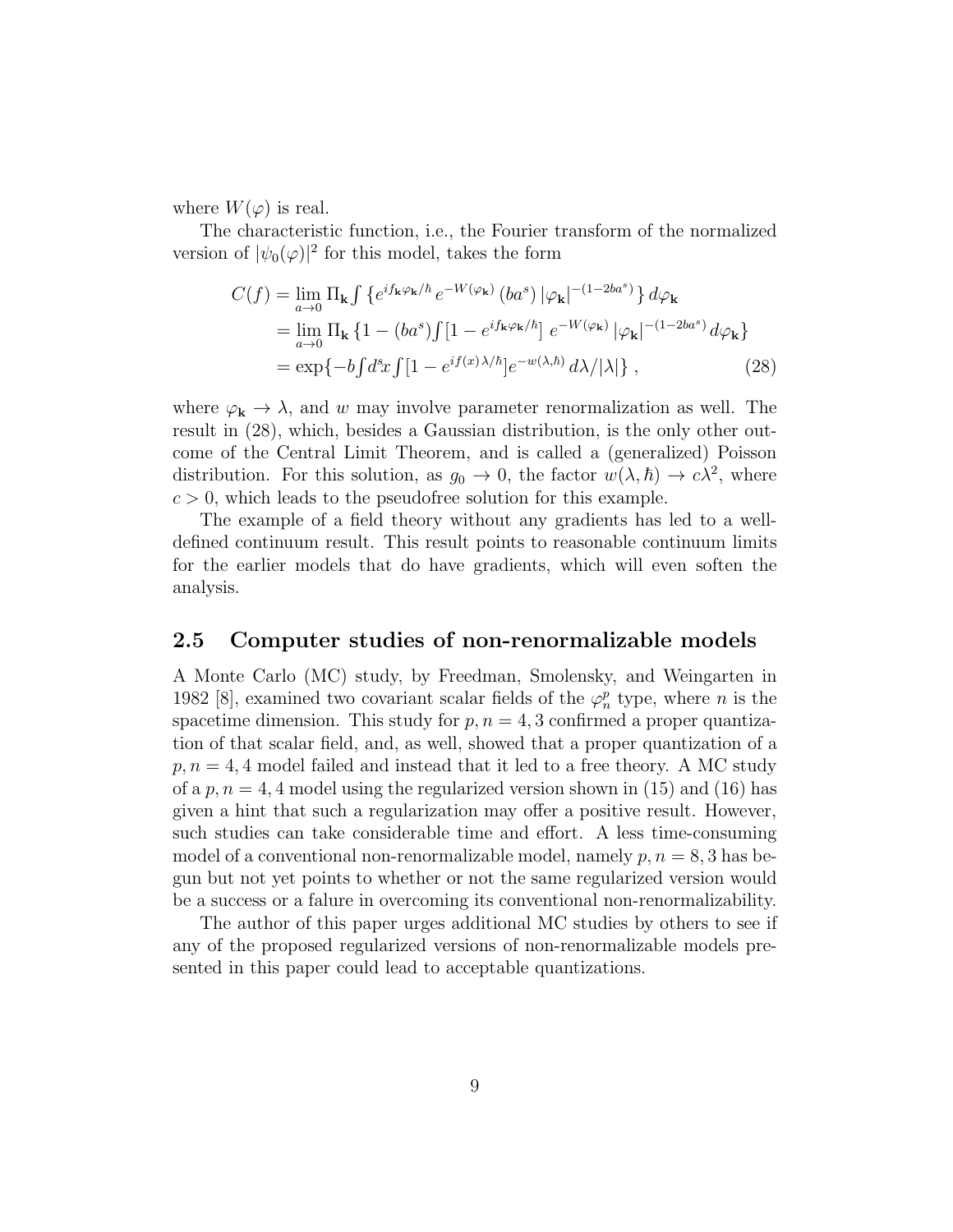## 3 Canonical and Affine Quantization of Einstein's Gravity

#### 3.1 Canonical quantization and Einstein's gravity

Classical general relativity, as defined by Einstein, is a marvelous theory that has proven to be correct in a variety of ways. The standard phase-space variables [14], namely the spacial metric field  $g_{ab}(x)$  (symmetric in ab) and the spacial momentum field  $\pi^{cd}(x)$  (symmetric in cd), and where  $a, b, c, d =$ 1, 2, 3, prove difficult to quantize since the classical metric is strictly positive, e.g.,  $ds^2 = g_{ab}(x) dx^a dx^b > 0$ . Using canonical quantization is limited to a successful result only if all the classical variables can assume arbitrary values between  $-\infty$  and  $+\infty$ . Efforts to get around these difficulties have led to deviations from the original general relativity by adding higher powers of the scalar curvature, adding additional derivatives to the equations of motion, non-commuting spacial variables, as well as factorizing the metric field into the product of two terms, i.e.,  $g_{ab}(x) = E^i_a(x)\delta_{ij}E^j_b$  $b^j_b(x)$ , with  $i, j = 1, 2, 3$ , and where  $\delta_{ij}$  is 1 if  $i = j$ , or is 0 if  $i \neq j$ ; these variables also appear with modest variations. In this case  $E_a^i(x)$  obeys the rule to be between  $-\infty$  and  $+\infty$ ; but, these rules also allow some  $E_a^i(x) = 0$ , in which case the metric  $g_{ab}(x) dx^a dx^b \geq 0$ , and fails to be strictly positive. Moreover, choosing (a slight variation of)  $E_a^i(x)$  and a natural partner  $A_i^a(x)$ , which have a constant for their Poisson bracket, become candidate partners to promote to the basic pair of quantum operators. If these two classical variables were also suitable to be Cartesian coordinates, as Dirac has observed  $|1|$ , then they could be favored variables. Unfortunately, the variables  $E_a^i(x)$  and  $A_i^a(x)$ , which are primary variables in the program of 'loop quantum gravity' (see, e.g., [15, 16, 17, 18]), are not suited to be a pair of Cartesian coordinates, which then implies that quantization of these two variables would lead to a false quantization [19].

Moreover, in several ways, loop quantum gravity is different than traditional (i.e., canonical or affine) quantization. This is because the loops and their intersection are important and play a significant role, space is also discrete, etc.

On the other hand, affine quantization is very much like canonical quantization, where space is continuous, etc. The only difference is because a chosen classical variable has a limited range of values, leading to a focus on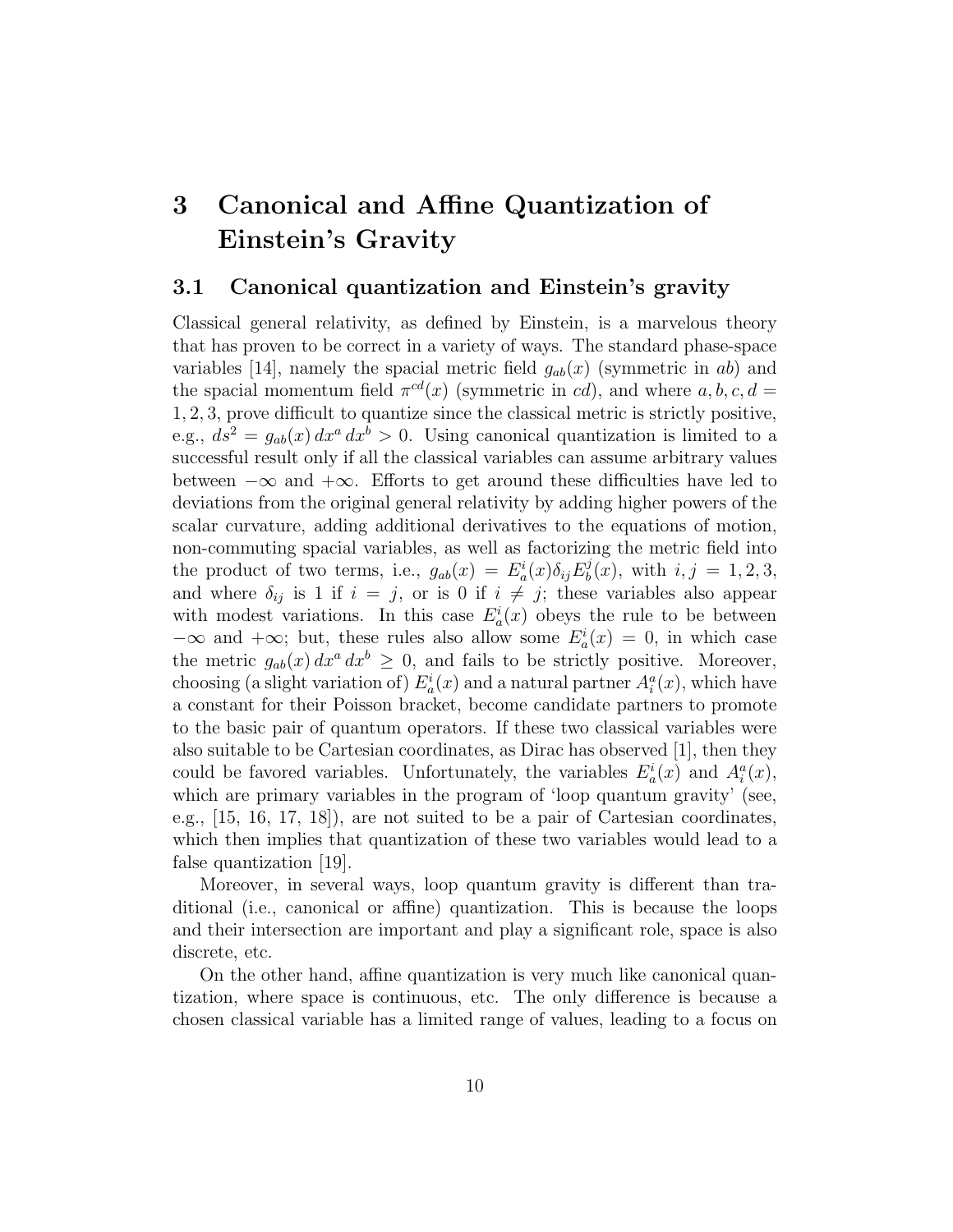a related variable to promote to an operator.

It is generally accepted that canonical quantization has not yet produced a satisfactory quantization of Einstein's gravity. Let's really see what affine quantization can do.

#### 3.2 Affine quantization and Einstein's gravity

In this section we also start with the classical phase-space variables that are used to explore the realm of classical gravity; namely, we again introduce the metric field  $g_{ab}(x)$  and the momentum field  $\pi^{cd}(x)$  exactly as before. Canonical quantization chooses to promote these two fields to quantum operators, or at least it tries to do that. Affine quantization does not choose these classical variables but replaces the momentum field with the affine field  $\pi_b^a(x) \equiv \pi^{ac}(x) g_{bc}(x)$ , with an explicit sum on c, and retains the metric field  $g_{de}(x)$  along side the affine field.<sup>3</sup>

The standard Poisson bracket for the metric and momentum fields is given by

$$
\{g_{ab}(x), \pi^{cd}(x')\} = \frac{1}{2} \delta^3(x, x') [\delta^c_a \delta^d_b + \delta^d_a \delta^c_b], \qquad (29)
$$

and the Poisson brackets for either two metric fields or two momentum fields would vanish. Instead, the set of Poisson brackets for the metric and affine fields is given by

$$
\begin{aligned}\n\{\pi_b^a(x), \pi_a^c(x')\} &= \frac{1}{2} \,\delta^3(x, x') \left[\delta_d^a \pi_b^c(x) - \delta_b^c \pi_d^a(x)\right], \\
\{g_{ab}(x), \pi_a^c(x')\} &= \frac{1}{2} \,\delta^3(x, x') \left[\delta_a^c g_{bd}(x) + \delta_b^c g_{ad}(x)\right], \\
\{g_{ab}(x), g_{cd}(x')\} &= 0.\n\end{aligned} \tag{30}
$$

Observe that these Poisson brackets are true even if we change  $g_{ab}(x)$  to  $-g_{ab}(x)$ , and indeed we can even restrict  ${g_{ab}(x)} > 0$ . This is not possible with the Poisson bracket for the canonical variables.

#### 3.2.1 Affine coherent states for gravity

We choose the basic affine operators to build our coherent states for gravity [2]; specifcally,

$$
|\pi;\eta\rangle = e^{(i/\hbar)\int \pi^{ab}(x)\hat{g}_{ab}(x) d^3x} e^{-(i/\hbar)\int \eta^a_b(x)\hat{\pi}^b_a(x) d^3x} |\alpha\rangle \quad [=\,|\pi;g\rangle]. \tag{31}
$$

 ${}^{3}$ This section is partially based on [2, 4, 11, 12].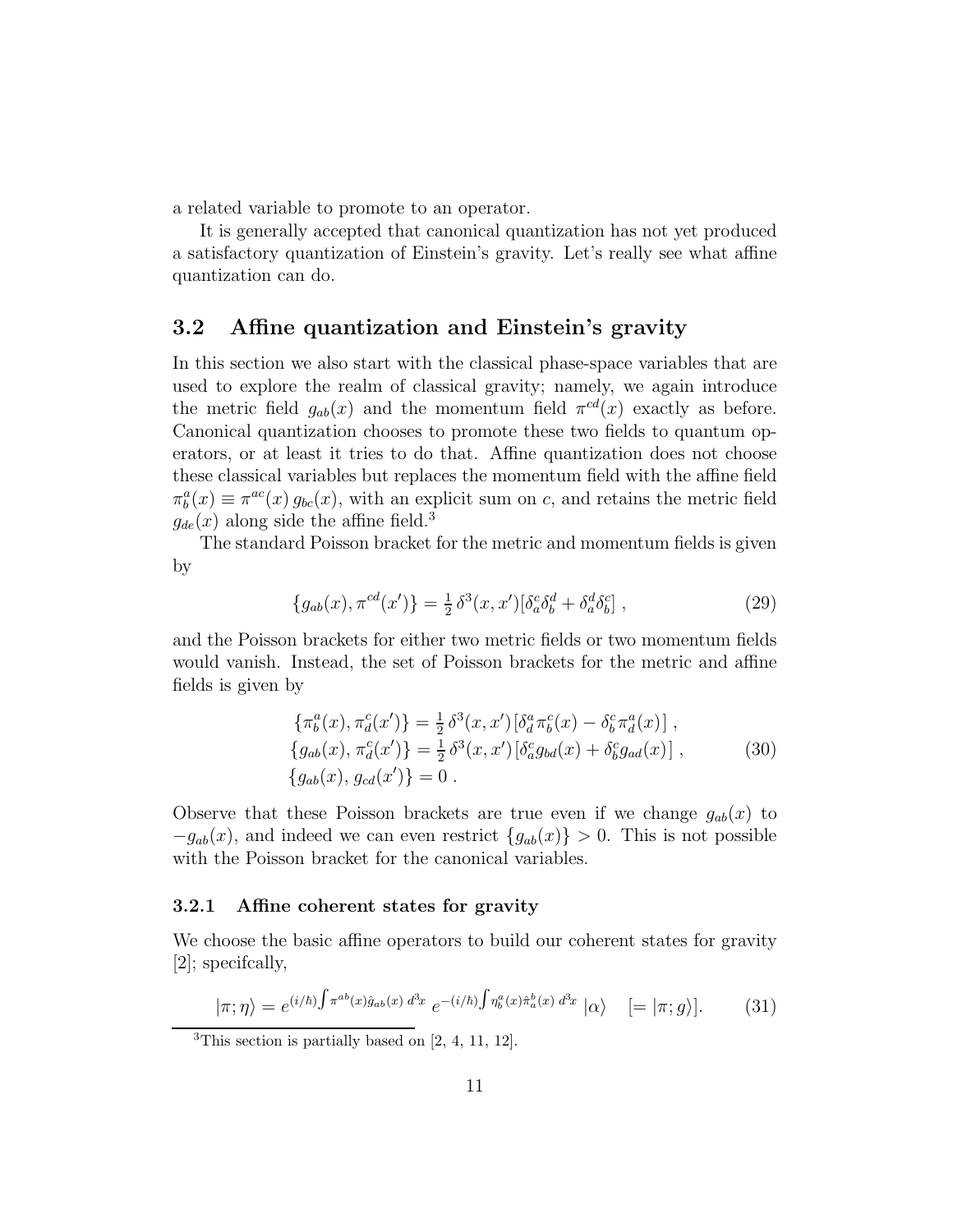The fiducial vector  $|\alpha\rangle$  has been chosen so that the matrix  $\eta(x) \equiv {\eta_b^a(x)}$ enters the coherent states solely in the form given by

$$
\langle \pi; \eta | \hat{g}_{ab}(x) | \pi; \eta \rangle = [e^{\eta(x)/2}]_a^c \langle \alpha | \hat{g}_{cd}(x) | \alpha \rangle [e^{\eta(x)/2}]_b^d \equiv g_{ab}(x) , \qquad (32)
$$

which preserves metric positivity, i.e.,  ${g_{ab}(x)} > 0$ . A companion relation is given by

$$
\langle \pi; \eta | \hat{\pi}_b^a(x) | \pi; \eta \rangle = \pi^{ac}(x) g_{cb}(x) \equiv \pi_b^a(x) , \qquad (33)
$$

which involves the metric result from  $(32)$ . These relations permit us to rename the coherent states from  $|\pi;\eta\rangle$  to  $|\pi;g\rangle$ .

As a consequence, the inner product of two gravity coherent states is given by

$$
\langle \pi''; g'' | \pi' ; g' \rangle = \exp \left\{ -2 \int b(x) d^3 x \right\} \tag{34}
$$
  
 
$$
\times \ln \left\{ \frac{\det \{ \frac{1}{2} [g''^{ab}(x) + g'^{ab}(x)] + i \frac{1}{2\hbar} b(x)^{-1} [\pi''^{ab}(x) - \pi'^{ab}(x)] \}}{\det [g''^{ab}(x)]^{1/2} \det [g'^{ab}(x)]^{1/2}} \right\}.
$$

Here the scalar density function  $b(x) > 0$  ensures the covariance of this expression.

To test whether or not we have 'favored coordinates' we examine, with a suitable factor  $J$ , the Fubini-Study metric given by

$$
d\sigma(\pi, g)^2 \equiv J\hbar [\, ||\, d|\pi; g\rangle\, ||^2 - |\langle \pi; g| \, d|\pi; g\rangle\, |^2 ]
$$
  
= 
$$
\int \{ (b(x)\hbar)^{-1} g_{ab}(x) g_{cd}(x) d\pi^{bc}(x) d\pi^{da}(x) + (b(x)\hbar) g^{ab}(x) g^{cd}(x) d g_{bc}(x) d g_{da}(x) \} d^3x .
$$
 (35)

This metric, like the one in the previous section, represents a multiple family of constant negative curvature spaces. The product of coefficients of the differential terms is proportional to a constant rather like the previous affine metric stories. Based on the previous analysis we accept that the basic affine quantum variables have been promoted from basic affine classical variables.

The given choice of coherent states and their quantum operators therein have passed the test to involve constant negative curvature coordinates, which makes them favored affine coordinates for an affine quantization.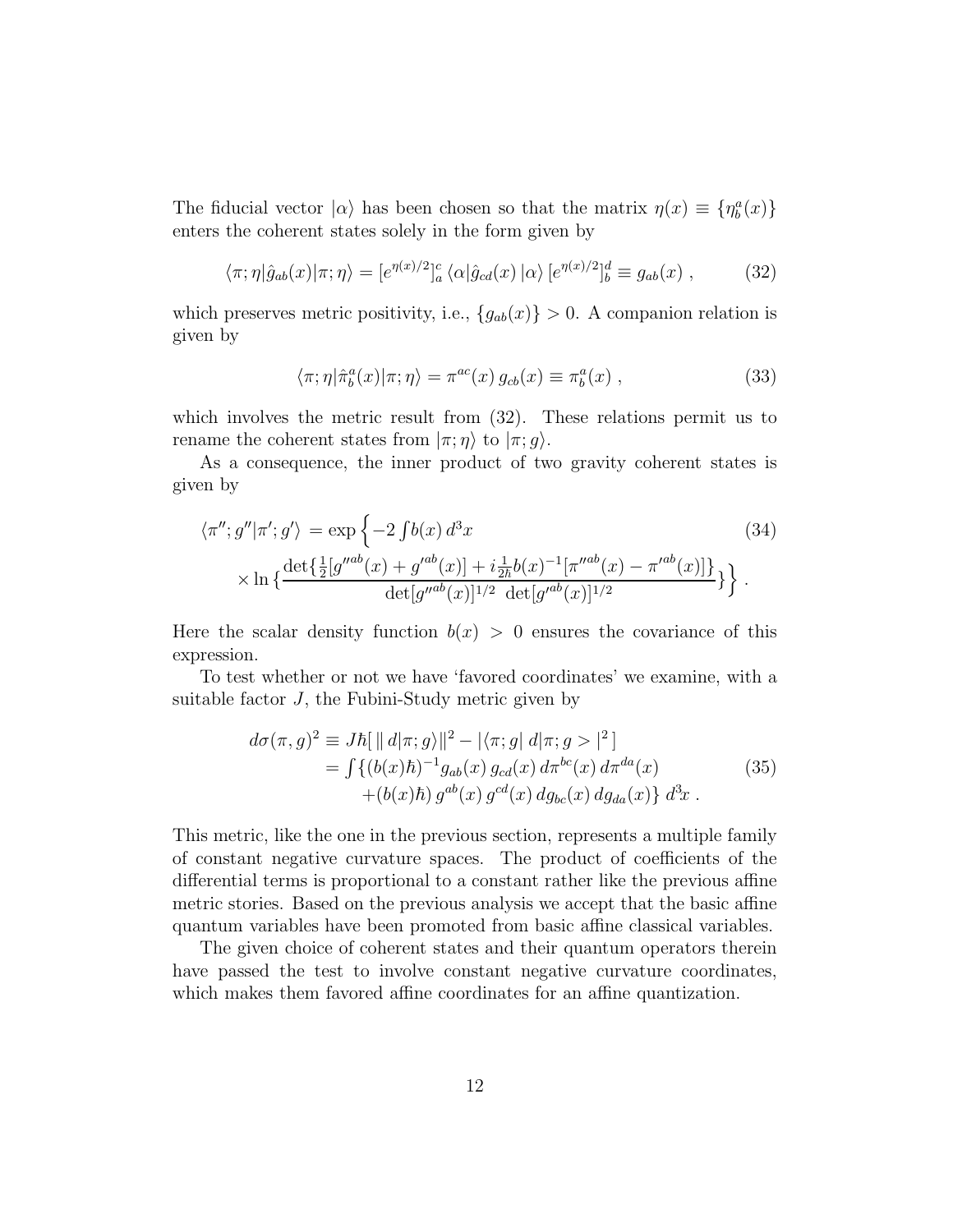#### 3.2.2 Schrödinger's representation and equation

Passing to operator commutations, the relations (32) and (33) point toward a promotion of the set of Poisson brackets to operator commutations given by

$$
[\hat{\pi}_b^a(x), \hat{\pi}_d^c(x')] = i \frac{1}{2} \hbar \delta^3(x, x') [\delta_d^a \hat{\pi}_b^c(x) - \delta_b^c \hat{\pi}_d^a(x)] ,[\hat{g}_{ab}(x), \hat{\pi}_d^c(x')] = i \frac{1}{2} \hbar \delta^3(x, x') [\delta_a^c \hat{g}_{bd}(x) + \delta_b^c \hat{g}_{ad}(x)] , \qquad (36)[\hat{g}_{ab}(x), \hat{g}_{cd}(x')] = 0 .
$$

As with the Poisson brackets, these commutators are valid if we change  $\hat{g}_{ab}(x)$ to  $-\hat{g}_{ab}(x)$ . For the metric and affine fields, we again find that we can choose the subset for which  $\{\hat{g}_{ab}(x)\} > 0$ .

The classical Hamiltonian for our models is given [14] by

$$
H'(\pi, g) = \int \{g(x)^{-1/2} [\pi_b^a(x)\pi_a^b(x) - \frac{1}{2}\pi_a^a(x)\pi_b^b(x)] + g(x)^{1/2} (3)R(x)\} d^3x
$$
 (37)

where  $^{(3)}R(x)$  is the 3-dimensional Ricci scalar. For the quantum operators we adopt a Schrödinger representation for the basic operators: specifically  $\hat{g}_{ab}(x) = g_{ab}(x)$  and

$$
\hat{\pi}_b^a(x) = -\frac{1}{2}i\hbar \left[ g_{bc}(x) \left( \delta/\delta g_{ac}(x) \right) + \left( \delta/\delta g_{ac}(x) \right) \right] g_{bc}(x) \, . \tag{38}
$$

It follows that the Schrödinger equation is given by

$$
i\hbar \,\partial \,\Psi(\{g\},t)/\partial t) = \{ \int \{ [\hat{\pi}_b^a(x) \, g(x)^{-1/2} \, \hat{\pi}_a^b(x) - \frac{1}{2} \hat{\pi}_a^a(x) \, g(x)^{-1/2} \, \hat{\pi}_b^b(x)] \right. \\ \left. + g(x)^{1/2} \, {}^{(3)}\!R(x) \} \, d^3x \, \} \, \Psi(\{g\},t) \,, \tag{39}
$$

where  ${g}$  represents the  ${g}_{ab}(x)$  matrix field.

Much like the scalar field of Sec. 2, we expect that the Schrödinger representation of eigenfunctions of the Hamiltonian operator have a 'large field behavior' and a 'small field behavior', and the Hamiltonian operator eigenfunctions are formally given by  $\Psi({g}) = W({g}) [\Pi_x g(x)^{-1/2}]$ , where the 'small field behavior' is formally obtained by the relation  $\hat{\pi}_b^a F(g) = 0$ , which implies that  $[g_{bc}(\partial/\partial g_{ac}) + \frac{1}{2}\delta_b^a]F(g) = 0$  and this leads to  $g_{bc}g^{ac}g dF(g)/dg +$ 1  $\frac{1}{2}\delta^a_b F(g) = 0$ , which requires that  $gdF(g)/dg + \frac{1}{2}$  $\frac{1}{2}F(g) = 0$ ; hence  $F(g) \propto$  $g^{-1/2}$ . In summary, we observe that

$$
\hat{\pi}_b^a(x) g(x)^{-1/2} = 0 \quad , \qquad \hat{\pi}_b^a(x) \Pi_y g(y)^{-1/2} = 0 \,. \tag{40}
$$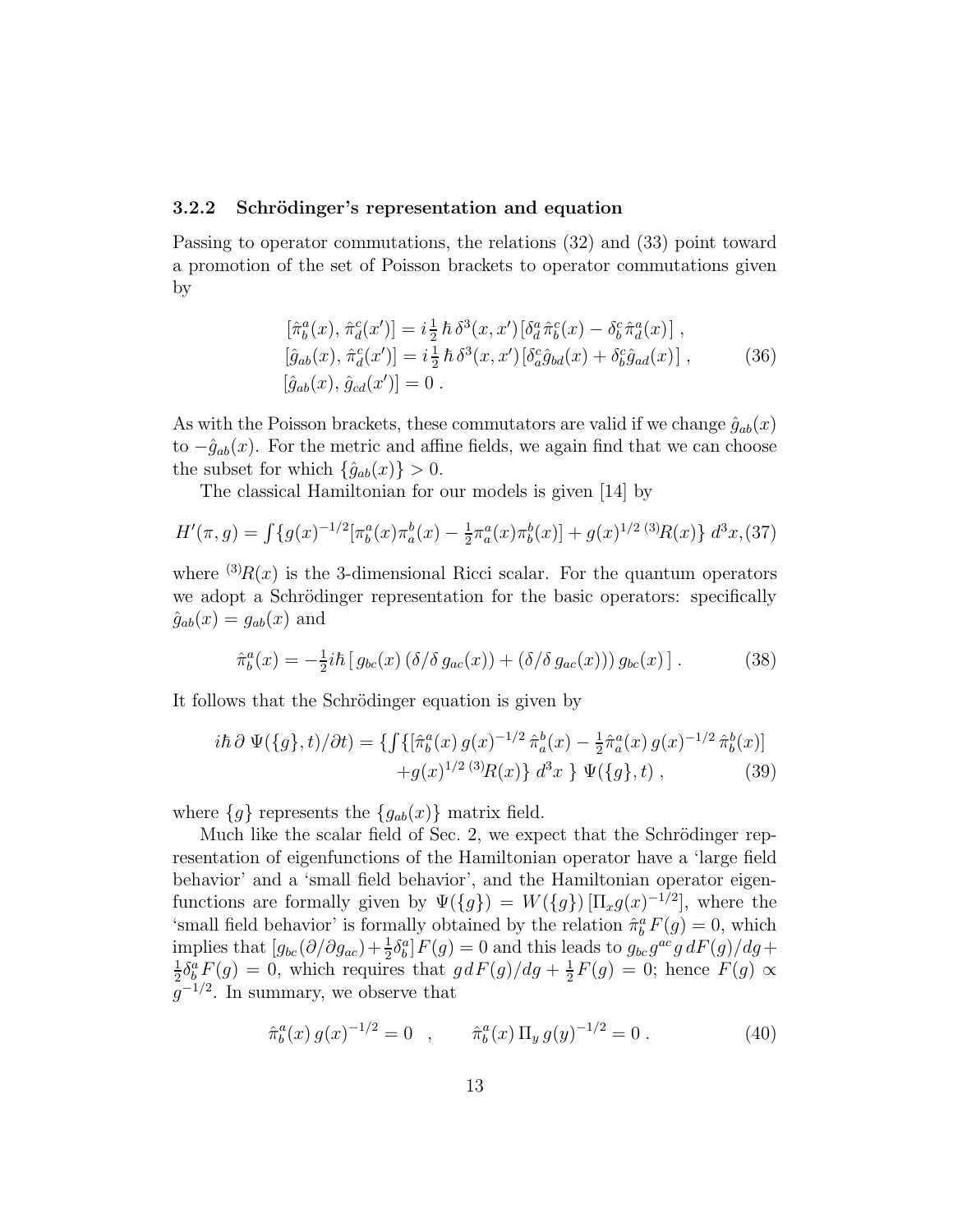We next insert a brief, but relative, comment about the Hamiltonian operator constraints.

Using (40), the factor  $g(x)^{-1/2}$  can be moved to the left in the Hamiltonian density; see (39). This permits changing the Hamiltonian density, essentially by multiplying the Hamiltonian density by  $g(x)^{1/2}$ , and using that expression to make the result a simpler approach to fulfill the Hamiltonian operator constraints [14] to seek Hilbert space states  $\Omega({g})$  such that

$$
\left\{ \left[ \hat{\pi}_b^a(x) \, \hat{\pi}_a^b(x) - \frac{1}{2} \hat{\pi}_a^a(x) \, \hat{\pi}_b^b(x) \right] + g(x)^{(3)} R(x) \right\} \, \Omega(\{g\}) = 0 \,. \tag{41}
$$

As were the procedures in Sec. 2.2, we regularize the chosen eigenfunctions by replacing the spacial continuum by a set of  $N' < \infty$  points labeled by the usual points  $\mathbf{k}a$  and introduce a regularized  $(r)$  eigenfunction given by

$$
\Psi_r(\{g\}) = W_r(\{g\}) \left\{ \Pi_\mathbf{k} (ba^3)^{1/2} \left[ \Sigma_\mathbf{l} J_{\mathbf{k},\mathbf{l}} g_\mathbf{l} \right]^{-(1-ba^3)/2} \right\},\tag{42}
$$

where the factors  $J_{k,l}$  are the same factors as in Sec. 2.2. Because the affine variable complex in (37) is not positive definite, the quantum eigenvalues will, most likely, range over the whole real line.

Thus,  $W_r({g})$  will, again most likely, be positive and negative for all eigenfunctions, and we focus attention on an appropriate eigenfunction that is nonzero in the vicinity of very small values of  $g$ . Just as in the covariant scalar case, we choose the 'large field behavior' of the regularized quantum Hamiltonian operator from the classical Hamiltonian, and we choose the 'small field behavior' of the regularized quantum Hamiltonian, i.e., the term  $\Pi_{\mathbf{k}}(ba^3)^{1/2}[\Sigma_{\mathbf{l}} J_{\mathbf{k},\mathbf{l}} g_{\mathbf{l}}]^{-(1-ba^3)/2}$ . Based on Sec. 2.4, we are led to the regularized form of the quantum Hamiltonian in the Schrödinger density representation given by

$$
\mathfrak{H}_r = \sum_{\mathbf{k}} \left\{ \hat{\pi}_{b\mathbf{k}}^a \mathbf{J}_{\mathbf{k}}(g) \hat{\pi}_{a\mathbf{k}}^b - \frac{1}{2} \hat{\pi}_{a\mathbf{k}}^a \mathbf{J}_{\mathbf{k}}(g) \hat{\pi}_{b\mathbf{k}}^b + g_{\mathbf{k}}^{1/2} \, {}^{(3)}\!R_{\mathbf{k}} \right\} a^3 \,, \tag{43}
$$

where  $\mathbf{J}_{\mathbf{k}}(g) \equiv [\Sigma_{\mathbf{l}} J_{\mathbf{k},\mathbf{l}} g_{\mathbf{l}}]^{-(1-ba^3)/2}$  and

$$
\hat{\pi}_{b\mathbf{k}}^a = -i\frac{1}{2}\hbar \{\frac{\partial}{\partial g_{ac\mathbf{k}}} g_{bc\mathbf{k}} + g_{bc\mathbf{k}} \frac{\partial}{\partial g_{ac\mathbf{k}}} \} a^{-3}.
$$
 (44)

We have strongly focussed on making the Hamiltonian operator well defined so that, when we consider the constraints, we are ensured that the operator will result in the correct properties.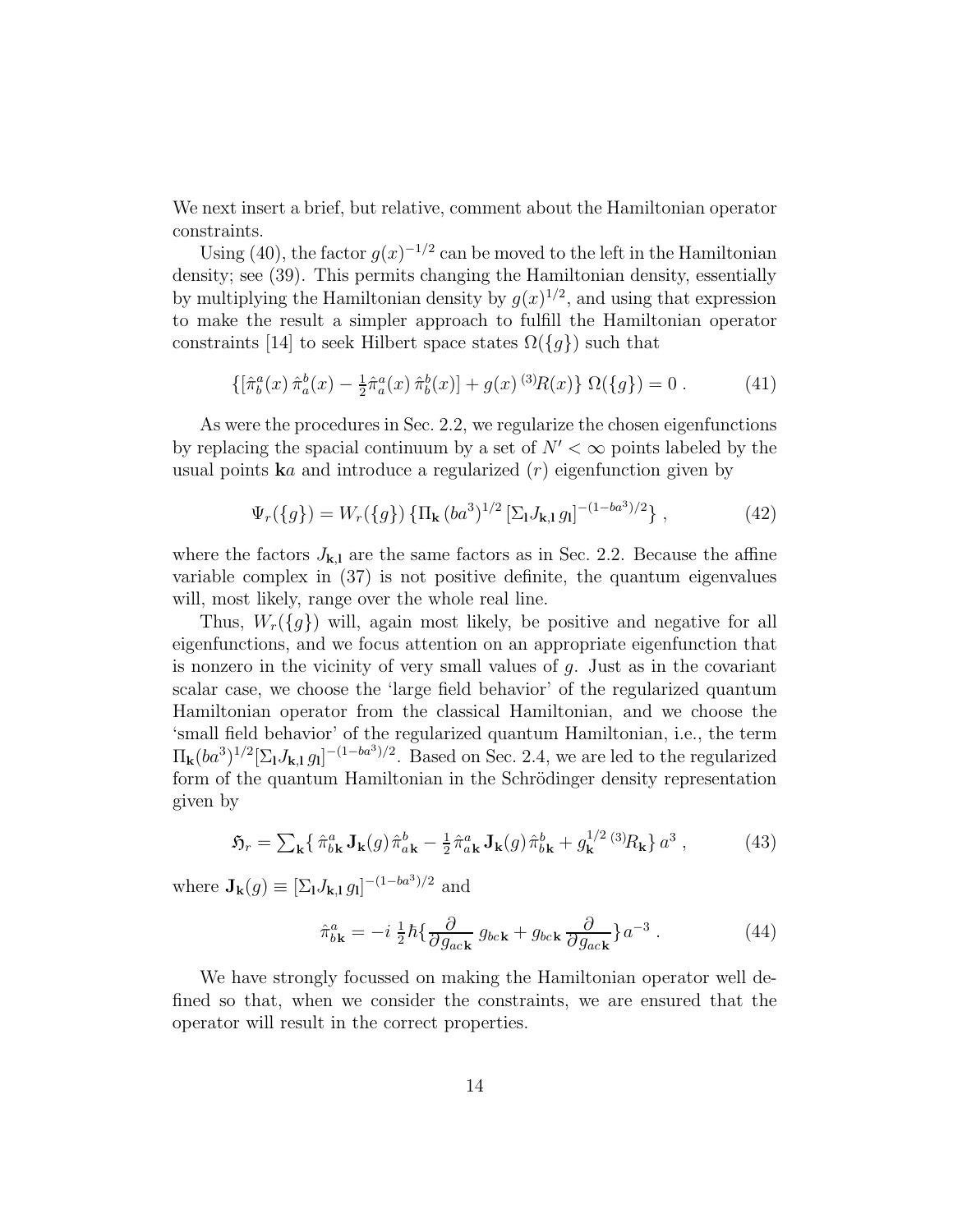#### 3.3 Enforcing the constraints

The classical action functional for gravity is given [14] by

$$
A = \int_0^T \int \{ \pi^{ab}(x, t) \dot{g}_{ab}(x, t) - N^a(x, t) \pi^b_{a|b}(x, t) - N(x, t) H(x, t) \} d^3x dt ,
$$
 (45)

where the Lagrange multipliers, the lapse,  $N(x, t)$ , and the three shifts,  $N^a(x,t)$ , enforce the classical Hamiltonian constraints,  $H(x,t) = 0$ , and the classical diffeomorphism constraints,  $\pi_{a|b}^b(x,t) = 0$ , for all  $x \& t$ . Since the classical constraints are first class, the Lagrange multipliers can assume any values in the equations of motion, such as  $N(x,t) = 1$  and/or  $N^a(x,t)=0$ . However, in the quantum theory,  $H(x,t)$  and  $\pi_{a|b}^b(x,t)$  become operators, while  $N(x,t)$  and  $N^a(x,t)$  remain classical functions.

Let us focus on the regularized classical Hamiltonian constraints,  $H_{\mathbf{k}} = 0$ , for all **k**, and the three regularized classical diffeomorphism constraints,  $\pi^a_{b\mathbf{k}}|a$  $= 0$ , for all b and k, where  $\beta$  denotes a regularized covariant scalar derivative. The four regularized quantum constraints should follow the classical story as closely as possible, and so, following Dirac, we initially propose that vectors in the physical Hilbert space obey  $\mathfrak{H}_{\mathbf{k}} |\Psi\rangle_{phys} = 0$  for all  $\mathbf{k}$  and  $\hat{\pi}_{b\mathbf{k}|a}^a |\Psi\rangle_{phys} = 0$ for all  $b$  and  $k$ , for a 'wide class' of non-zero Hilbert space vectors. However, that goal is not possible since, for certain **k** and **m**,  $[\mathfrak{H}_{k}, \mathfrak{H}_{m}](\Psi)_{phys} \neq 0$ due to quantum second-class constraints. Instead, we choose an appropriate projection operator  $\mathbb{E} = \mathbb{E}(N^{-1}[\Sigma_{\mathbf{k}} \mathfrak{H}_{\mathbf{k}}^2 + \Sigma_{a,\mathbf{k}} \hat{\kappa}_{a\mathbf{k}|b}^{b2}] \leq \delta(\hbar)^2$ , which is adjusted so that the constraints have the smallest, non-vanishing values. If  $\langle \Psi | \Phi \rangle$  denotes the inner product in the original, kinematical Hilbert space H, then  $\langle \Psi | \mathbb{E} | \Phi \rangle$  denotes the inner product in the reduced, physical Hilbert space  $\mathcal{H}_{phys}$ ; or symbolically stated,  $\mathcal{H}_{phys} = \mathbb{E} \mathcal{H}$ .

The projection operator  $E$  can be constructed by a suitable functional integral [20, 21]. In the general case, choosing a set of arbitrary, self-adjoint, constraint operators,  $C_{\alpha}$ , where  $\alpha \in \{1, 2, ..., A\}$ , we construct a functional integral given by

$$
\mathbb{E}(\Sigma_{\alpha}C_{\alpha}^2 \le \delta(\hbar)^2) = \int \mathbb{T} e^{-i \int_0^T \Sigma_{\alpha}C_{\alpha}\lambda_{\alpha}(t) dt} \mathcal{D}R(\lambda) , \qquad (46)
$$

where T implies a time-ordered integral and  $R(\lambda)$  is a suitable weak measure (see [20]) which is dependent only on: (i) the time  $T > 0$ , (ii) the upper limit  $\delta(\hbar)^2 \geq 0$ , and (iii) the number of constraints  $A \leq \infty$ . The measure  $R(\lambda)$  is completely independent of the choice of the constraint operators  ${C_{\alpha}}_{\alpha=1}^{N}$ !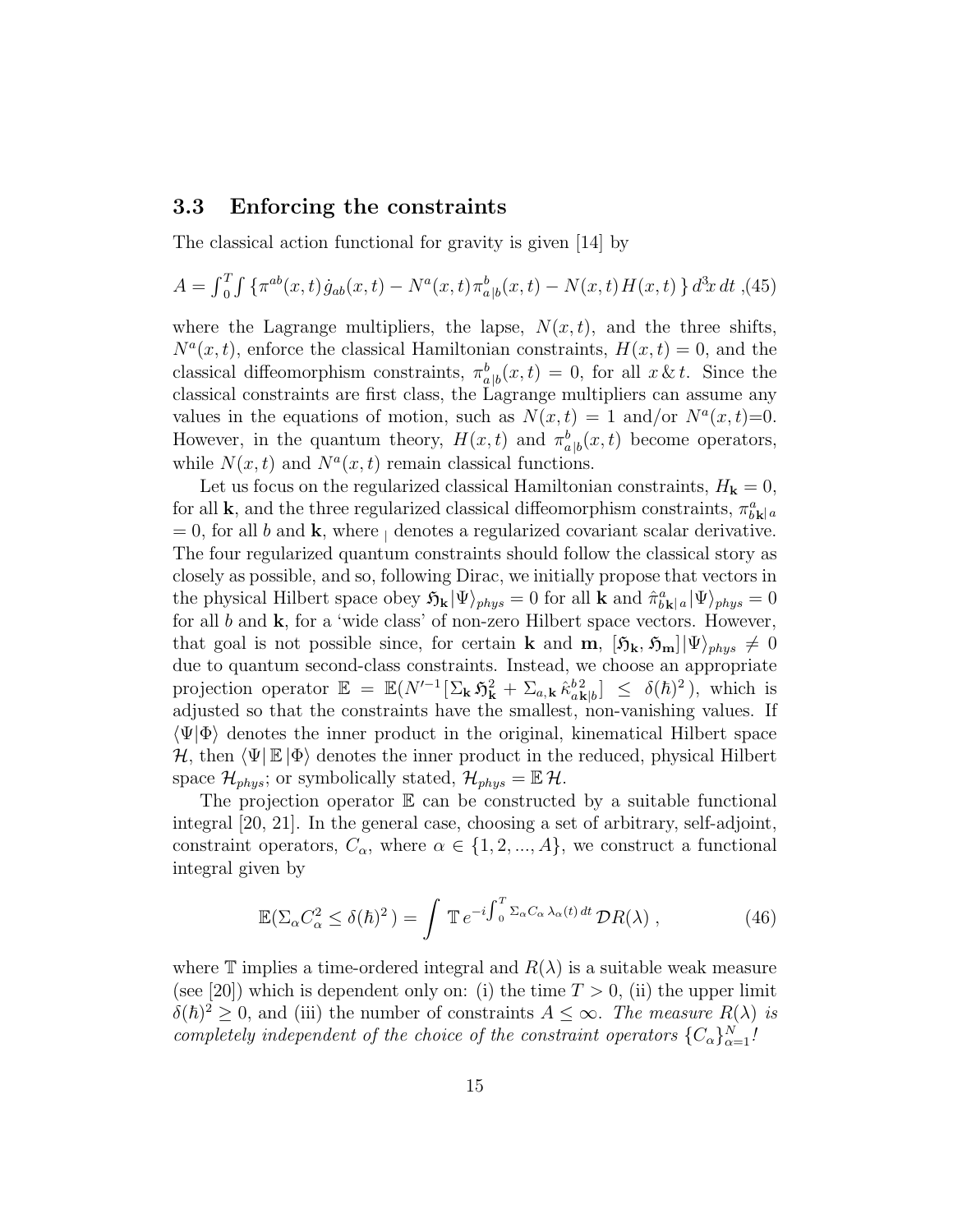#### 3.3.1 A master constraint operator

There is an alternative procedure to enforce the quantum constraints as well. Following Thiemann (e.g., [18]), we too can introduce a 'Master Constraint Operator' to accommodate the Hamiltonian constraints that the Hamiltonian density  $H(x) \Omega({g})$  should vanish. Exploiting the relation (41), we introduce

$$
\mathcal{M} \equiv \int \{ [\hat{\pi}_b^a(x) \ \hat{\pi}_a^b(x) - \frac{1}{2} \hat{\pi}_a^a(x) \ \hat{\pi}_b^b(x)] + g(x)^{(3)} R(x) \} g(x)^{-2} \times \{ [\hat{\pi}_b^a(x) \ \hat{\pi}_a^b(x) - \frac{1}{2} \hat{\pi}_a^a(x) \ \hat{\pi}_b^b(x)] + g(x)^{(3)} R(x) \} g(x)^{1/2} d^3x ,
$$
 (47)

and thus  $\mathcal{M} \Omega({g}) = 0$  for all vectors in the physical Hilbert space. Indeed, exploiting (40), we can simplify the last equation to become

$$
\mathcal{M} = \int \{ \left[ \hat{\pi}_b^a(x) \, \hat{\pi}_a^b(x) - \frac{1}{2} \hat{\pi}_a^a(x) \, \hat{\pi}_b^b(x) \right] + g(x)^{(3)} R(x) \}^2 \, g(x)^{-3/2} \, d^3x \,. \tag{48}
$$

The other constraints for gravity are the three equations  $\pi_{a|b}^b(x) = 0$ . We can deal with these constraints by constructing

$$
\mathcal{N}' \equiv \int \{ \pi_{a|b}^b(x) \, g^{ac}(x) \, \pi_{c|d}^d(x) \} \, g(x)^{-1/2} \, d^3x \,. \tag{49}
$$

Finally, we can include all constraints in

$$
\mathcal{L} \equiv \mathcal{M} + \mathcal{N}' \,. \tag{50}
$$

Physical Hilbert states  $\Omega({g})$  are those for which  $\mathcal{L} \Omega({g}) = 0$ , while  $\Omega({q}) \neq 0.$ 

To offer an example of a few vectors that are in the physical Hilbert space, it helps to reduce the underlying spacial space to a finite level. In that case, the vector  $\Omega({g}) = g(x)^{-1/2}$  for which  $g(x) = \det(g_{ab}(x))$ , where, e.g.  $g_{11}(x) = 3.2$ ,  $g_{22}(x) = 1.7$ ,  $g_{33}(x) = 2.4$ , and  $g_{12}(x) = g_{21}(x) = 0.34$ ; all other elements are zero. Let us call this particular example  $\Omega_1({g}),$ namely the first example. A second example is  $\Omega_2({g})$ , with a different set of constant values, and that type of vector can also lead to  $\Omega_a(\lbrace g \rbrace)$  =  $0.8 \Omega_1({g}) + 1.2(1 + i) \Omega_2({g}),$  etc.

Admittedly, these are simple vectors, but nevertheless, they are vectors in the physical Hilbert space. Clearly, more vectors are needed.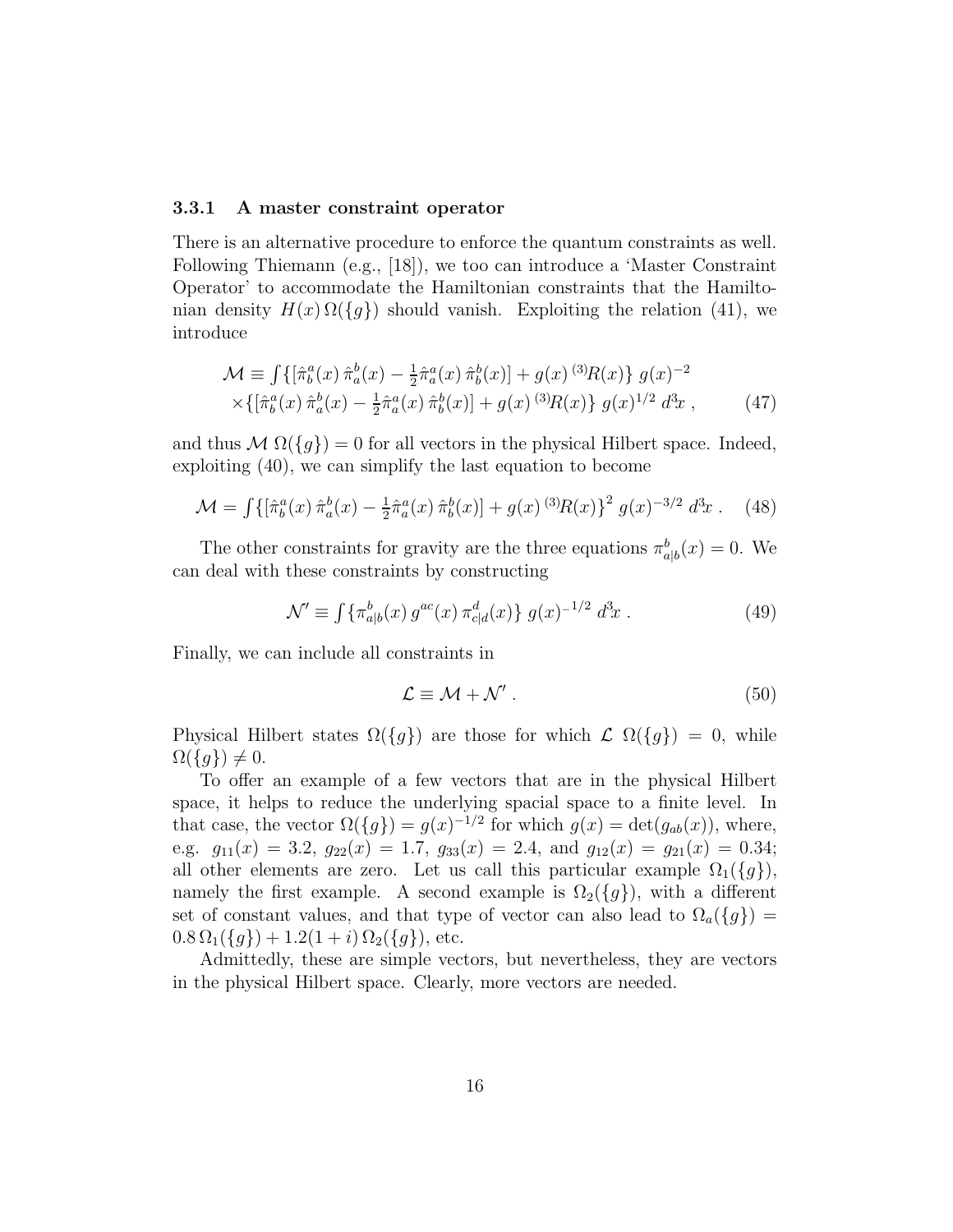## Conclusion

If the reader can accept that an 'harmonic oscillator' for which  $0 < q < \infty$ can not be quantized by canonical quantization but can be quantized by affine quantization (which is demonstrated in  $[2]$ ), then it is a natural step to examine the affine quantization of non-renormalizable scalar fields and Einstein's gravity, with both not having been generally accepted as being successfully quantized by canonical quantization. Affine quantization used for these same problems offers entirely reasonable solutions, despite their complex results.

For many years the author has recognized the possibilities of affine quantization, which imitate all of the procedures of canonical quantization, but differs only by a different pair of basic quantum operators that also have their roots in appropriate classical theories; a focussed lesson regarding affine quantization appears in [4]. Perhaps there are other areas of theoretical physics that could profit from exploiting the power of affine quantization.

## References

- [1] P.A.M. Dirac, The Principles of Quantum Mechanics, (Claredon Press, Oxford, 1958), page 114, in a footnote.
- [2] J.R. Klauder, "Quantum Gravity Made Esay", JHEPGC 6, 90-102 (2020); arXiv:1903.11211.
- [3] "Negative curvature" https://en.m.wikipedia.org/wiki/Poincaré metrics.
- [4] J.R. Klauder, "The Benefits of Affine Quantization", JHEPGC 6, 175- 185 (2020); arXiv:1912.08047.
- [5] J.R. Klauder, "Enhanced Quantization: A Primer", J. Math. Phys. 45, 285304 (2012); arXiv:1204.2870; J.R. Klauder, Enhanced Quantization: Particles, Fields & Gravity, (World Scientfic, Singapore, 2015).
- [6] "affine group" https://en.m.wikipedia.org/wiki/affine group.
- [7] J.R. Klauder, "Weak Correspondence Principle", J. Math. Phys. 8, 2392-2399 (1967).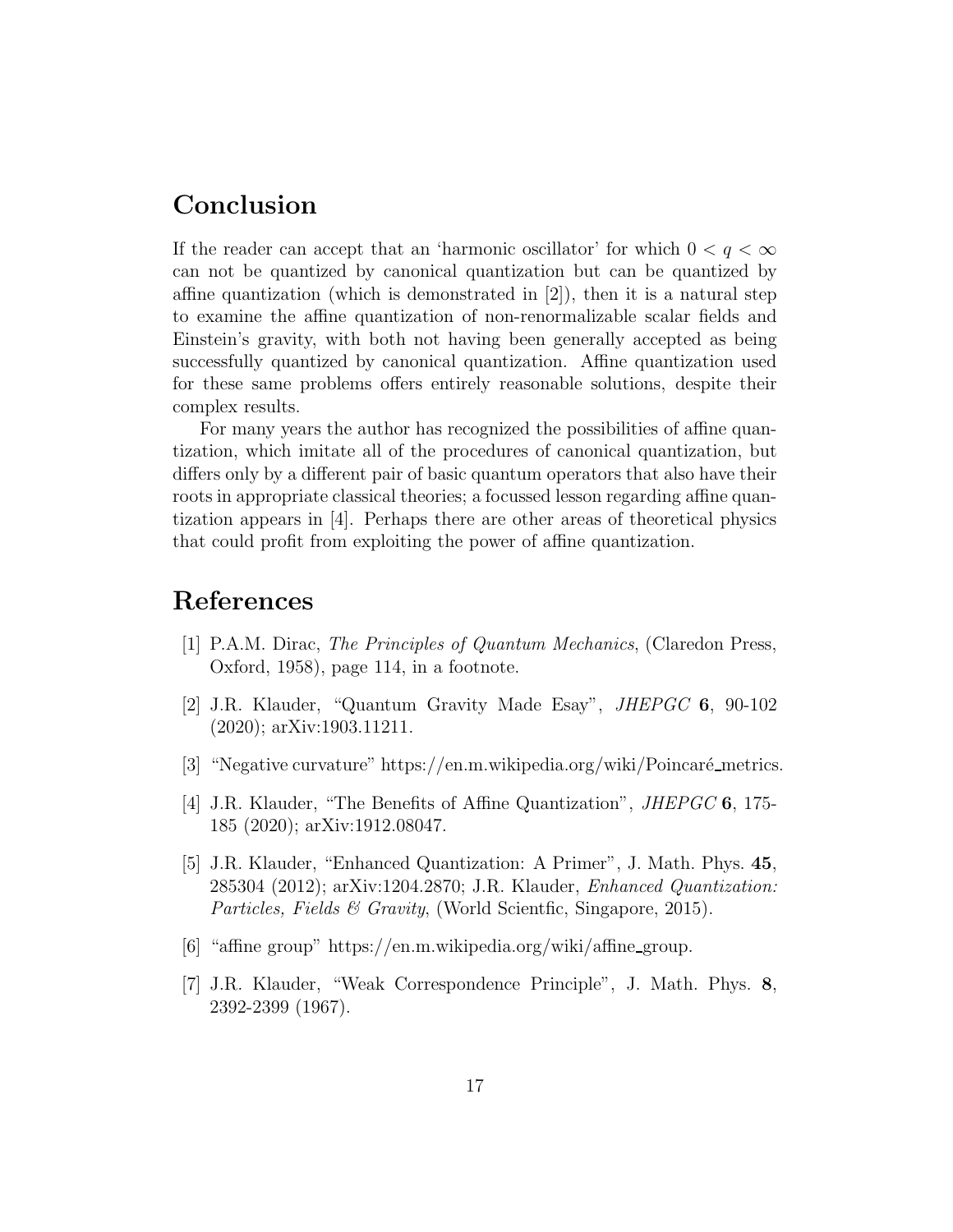- [8] B. Freedman, P. Smolensky, D. Weingarten, "Monte Carlo Evaluation of the Continuum Limit of  $\varphi_4^4$  and  $\varphi_3^{4*}$ , Phys. Lett. B 113, 481 (1982).
- [9] M. Aizenman, "Proof of the Triviality of  $\varphi_d^4$  Field Theory and Some Mean-Field Features of Ising Models for  $d > 4$ ", Phys. Rev. Lett.47, 1-4, E-886 (1981).
- [10] J. Fröhlich, "On the Triviality of  $\lambda \varphi_d^4$  Theories and the Approach to the Critical Point in  $d \geq 4$  Dimensions", Nuclear Physics B 200, 281-296 (1982).
- [11] J.R. Klauder, "Building a Genuine Quantum Gravity", JHEPGC 6, 159-173 (2020); arXiv:1811. 09582.
- [12] J.R. Klauder, "Quantum Gravity, Constant Negative Curvatures, and Black Holes", JHEPGC 6, 313-320 (2020); arXiv:2004.07771.
- [13] J.R. Klauder, "Quantum Field Theory With No Zero-Point Energy", JHEP 05, 191 (2018); arXiv:1803.05823.
- [14] R. Arnowitt, S. Deser, and C. Misner, "The Dynamics of General Relativity", Gravitation: An Introduction to Current Research, Ed. L. Witten, (Wiley & Sons, New York, 1962), p. 227; arXiv:gr-qc/0405109.
- [15] "Loop Quantum Gravity": Wikipedia.
- [16] K.V. Kuchar, "Canonical Quantum Gravity", in General Relativity and Gravitation 1992, ed. R.J. Gleiser, C.N. Kozamah and O.M. Moreschi M (Institute of Physics Publishing, Bristol 1993); arXiv:gr-qc/9304012.
- [17] A. Ashtekar and J. Lewandowski, "Background Independent Quantum Gravity: A Status Report", Class. Quantum Grav. 21, R53-R152 (2004); arXiv:gr-qc/0404018.
- [18] T. Thiemann, "Loop Quantum Gravity: An Inside View", Lect.NotesPhys. 721:185-263 (2007); arXiv:hep-th/060821.
- [19] J.R. Klauder, "Is Loop Quantum Gravity a Physically Correct Quantization?", JHEPGC 6, 49-51 (2020); arXiv:1910.11139.
- [20] J.R. Klauder, "Universal Procedure for Enforcing Quantum Constraints", Nuclear Phys. B 547, 397-412 (1999).